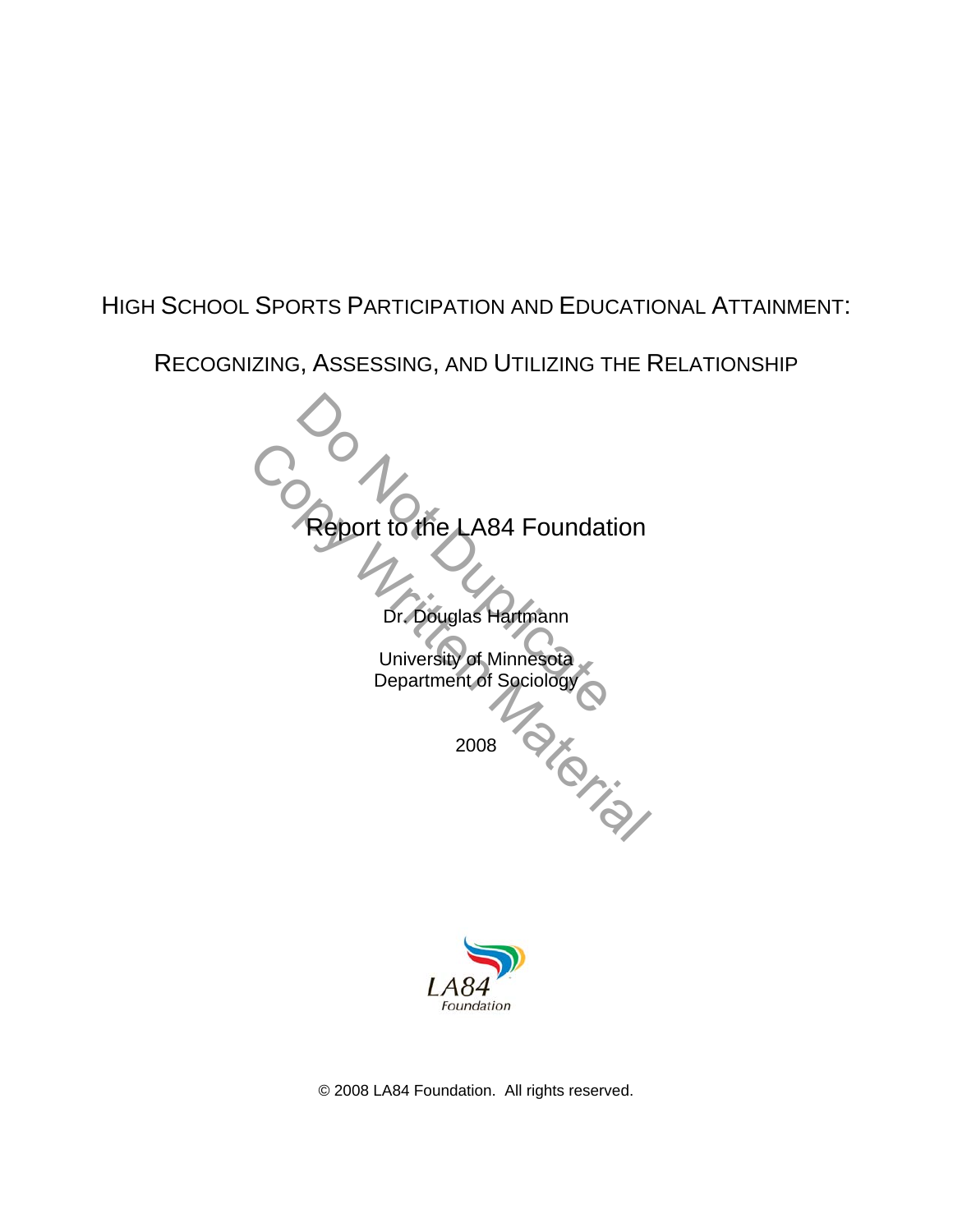## **EXECUTIVE SUMMARY**

Next the strong and positive correlation<br>
e academic success of student-athlete<br>
Search into the social sources of this as<br>
on (its causes), as well as the ways in<br>
pocial groups, different types of sports, a<br>
ne third and and the academic success of student-athletes. The research into the social sources of this associducation (its causes), as well as the ways in which tain social groups, different types of sports, and in gys. The third and This report provides a brief summary overview of scholarly research, knowledge, and understanding of the relationship between interscholastic high school sports participation and educational achievement in the United States. It is organized into three main parts, each detailing a key aspect of the literature. The first reviews the preponderance of evidence that has been accumulated over the years which documents the strong and positive correlation between athletic involvement and the academic success of student-athletes. The second section summarizes the research into the social sources of this association between sports and education (its causes), as well as the ways in which the relationship varies for certain social groups, different types of sports, and in different kinds of school settings. The third and final section of the report highlights implications for policy formation, program design, and training as well as suggestions for future research and analysis. Through, the goal and intent is to focus attention on the educational possibilities and potential of interscholastic athletics.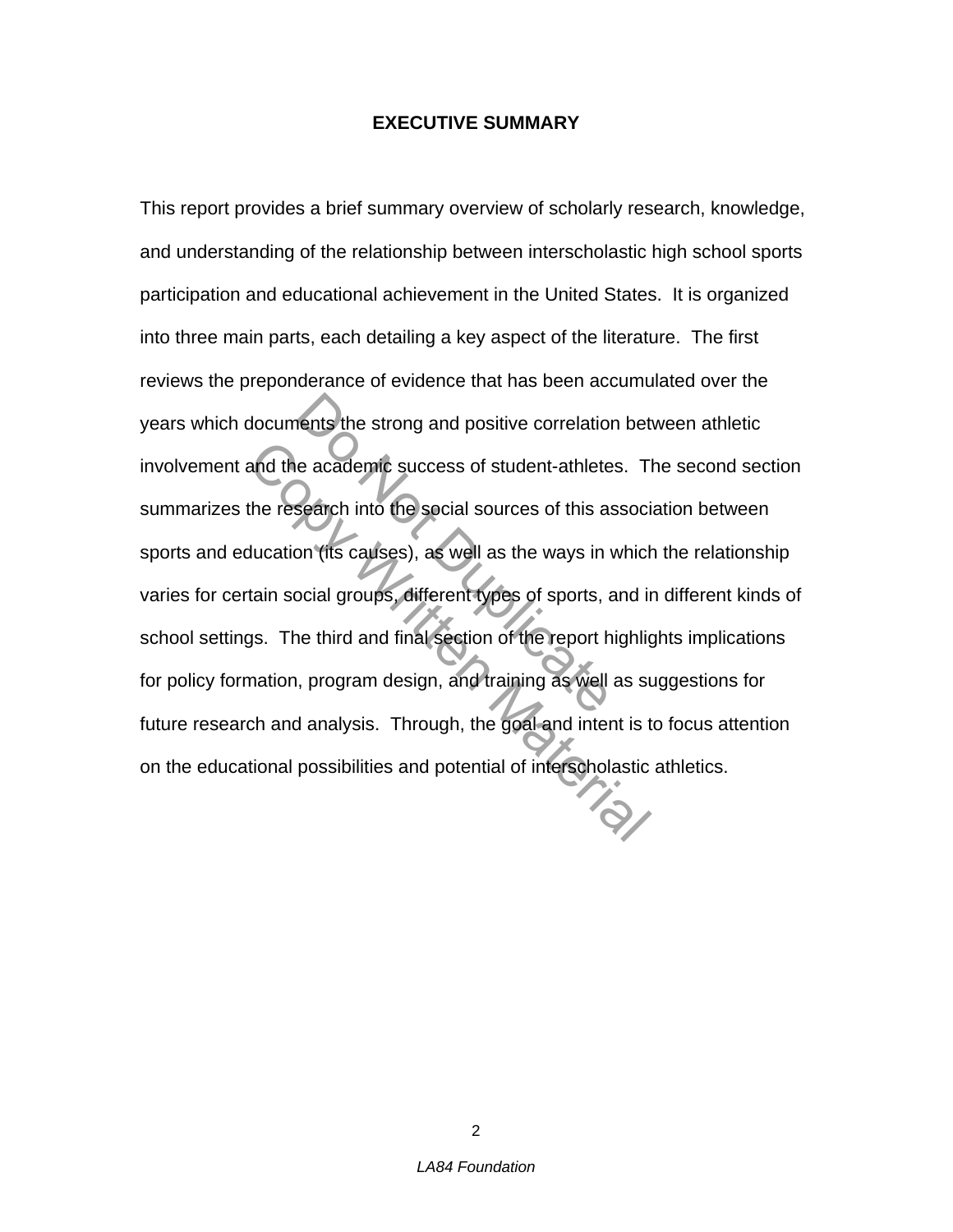# **High School Sports Participation and Educational Attainment: Recognizing, Assessing, and Utilizing the Relationship**

D, particularly when one looks at the some of society interactions and their conserved in the society written on the topic, and new student of which are reviewed in this rep<br>half a century (as old as sport studies that a c port and society interactions and their consequen<br>have been written on the topic, and new studies is<br>st important of which are reviewed in this report—<br>nearly half a century (as old as sport studies itself<br>s topic has come The relationship between high school athletic participation and educational achievement is one of the most discussed, debated, and researched topics in all of sport scholarship, particularly when one looks at the social scientific research focused on sport and society interactions and their consequences. Dozens of dissertations have been written on the topic, and new studies and papers—the best and most important of which are reviewed in this report—appear every year. Ongoing for nearly half a century (as old as sport studies itself), research and writing on this topic has come from academic disciplines ranging from sociology, psychology, and economics to sport management, kinesiology, and education, and yielded some of the most sophisticated and clear findings of any topic in the field.

Two main insights or findings emerge from this voluminous body of work for the general, non-specialist audience. First and most important, this research has time and again demonstrated a strong and positive correlation between high school sports participation and academic achievement. This basic, baseline finding holds for a wide variety of measures and on a whole range of data sets, methodological approaches, and social conditions. In contrast to prevailing 'dumb-jock' stereotypes, kids who play sports, on average, tend to perform better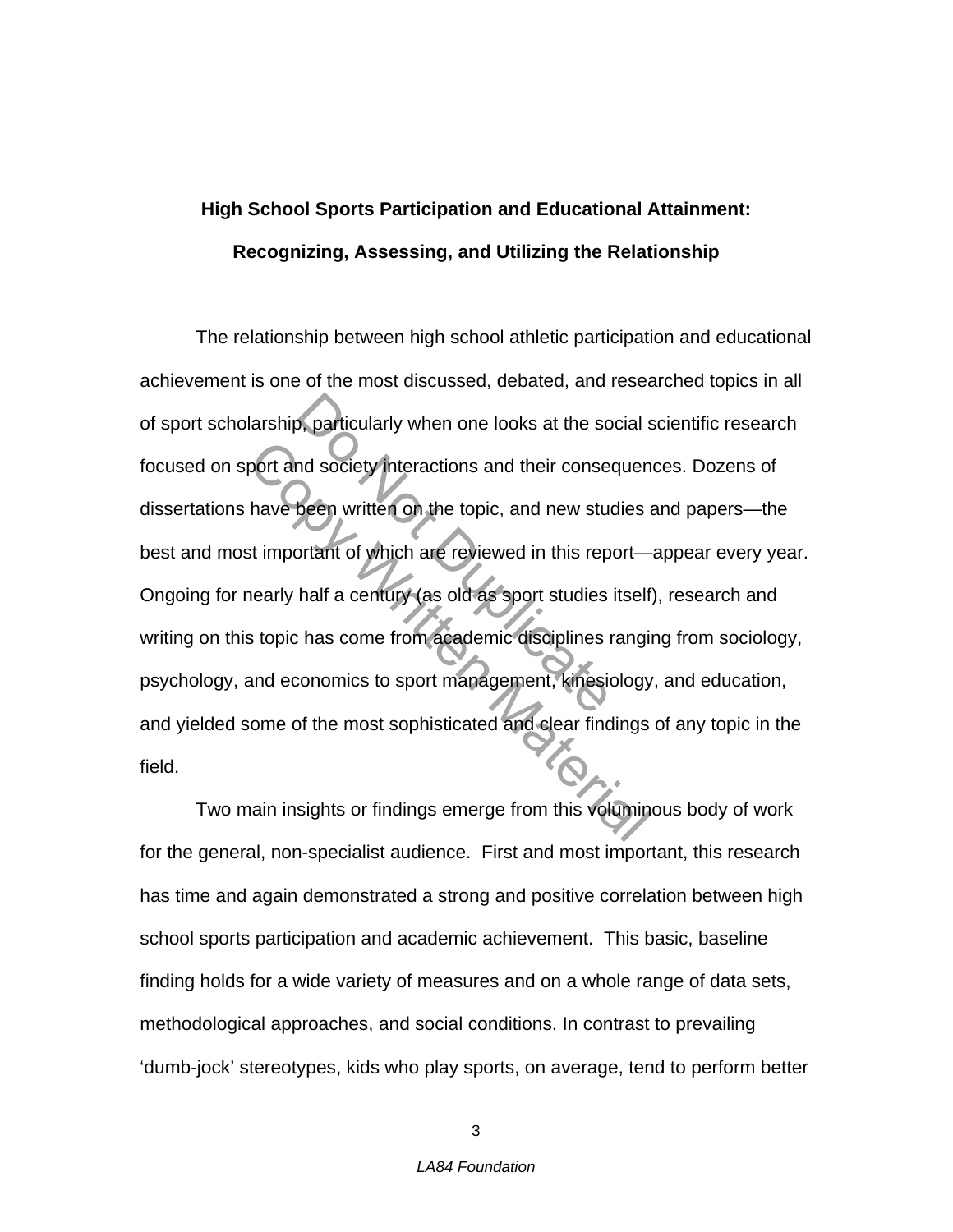aracteristics, and the relationship betwood and the relationship betwood and the detrimental, function of the detrimental, function of the determined in the correlation of the limitation cademic achievement and its limitat the academic curriculum. Indeed, for some group<br>ports participation can be detrimental, functioning<br>frommance or substance abuse. This variability is<br>field, and has led to an ongoing scholarly effort to<br>causal factors that in school than kids who don't. That said, scholars have also discovered that the factors and forces that help produce and explain the basic relationship or association between athletics and academics are far more complicated and multifaceted than sports idealists have often believed or assumed. The relationship between athletic involvement and academic success is not, for the most part, a direct, causal one. It can, in fact, vary dramatically depending upon type of sport, level of participation, the background of the student-athletes involved, school characteristics, and the relationship between the athletic program and the academic curriculum. Indeed, for some groups under certain conditions, sports participation can be detrimental, functioning as a risk factor for academic performance or substance abuse. This variability is the second basic insight of the field, and has led to an ongoing scholarly effort to isolate and evaluate the causal factors that account for the correlation between sport participation and academic achievement and its limitations. A comprehensive examination and assessment of the limitations and variability of the sport/education relationship is crucial if we are to understand how to best utilize and exploit sports programming and participation for educational benefit.

The report is an attempt to discuss and elaborate these basic insights as a way to summarize what scholars and other experts know about the relationship between athletic participation and educational achievement. It has three specific objectives, organized into three main sections. The first is to demonstrate the strong, positive correlation between high school athletic participation and educational achievement. The second is to explore the causal links and social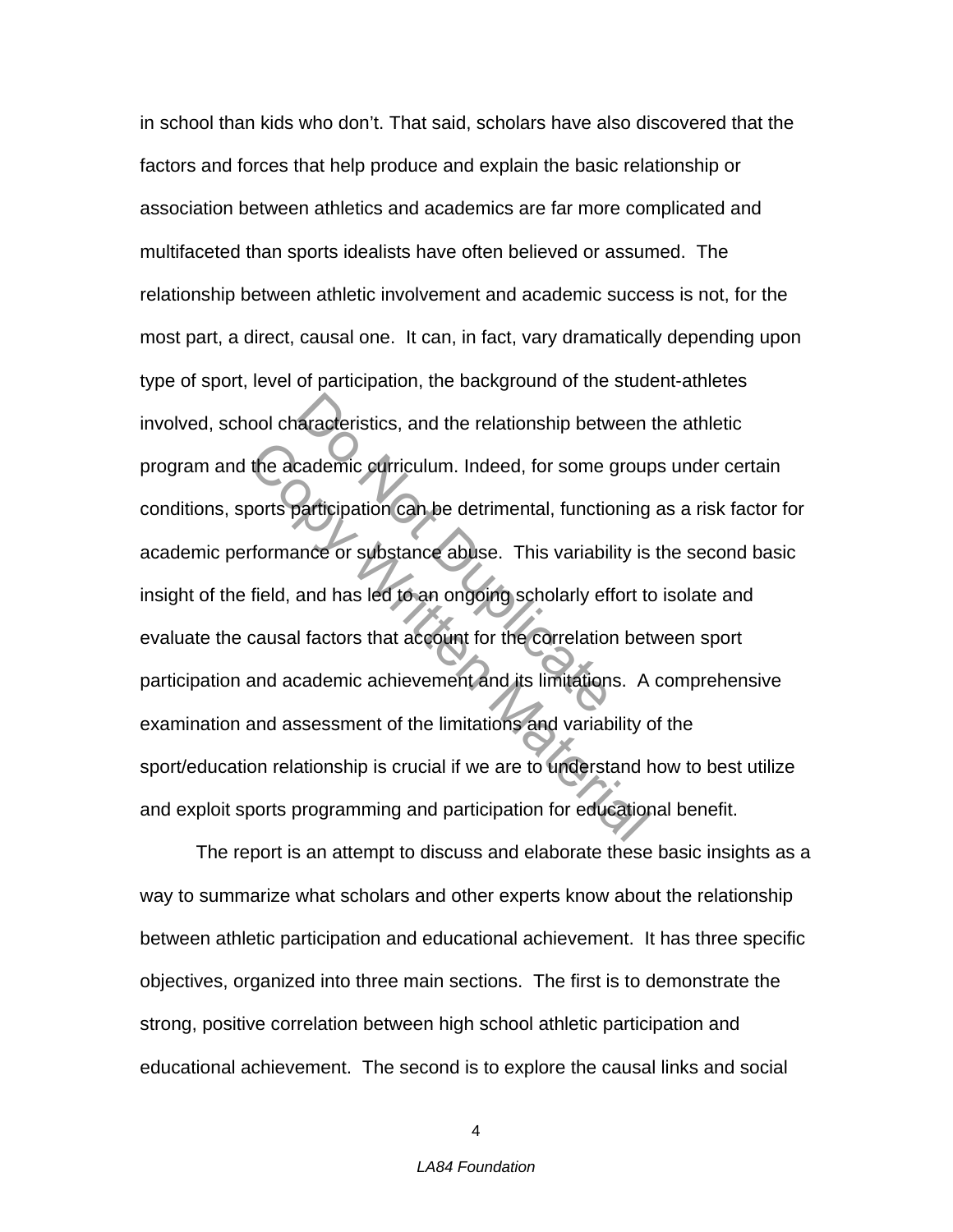variations that constitute and complicate this basic relationship—factors ranging from sampling and selection issues to subgroup variations and mediating, contextual influences. The third and final section will then highlight and discuss some of the implications of these relationships and variations as they apply to program development and policy formation.

## **I. Recognizing the Basic Relationship**

Darly knowledge about the relationship<br>
ince derives from and is based upon a<br>
earch and writing. Much of the inspira<br>
an's classic *The Adolescent Society* (1<br>
interscholastic athletics in general and<br>
bol culture. Though rformance derives from and is based upon a long<br>of research and writing. Much of the inspiration is<br>Coleman's classic The Adolescent Society (1961)<br>act of interscholastic athletics in general and athle<br>h school culture. Th Current scholarly knowledge about the relationship between sports and academic performance derives from and is based upon a long-term, multifaceted body of research and writing. Much of the inspiration for this work came from James Coleman's classic *The Adolescent Society* (1961) which posited the powerful impact of interscholastic athletics in general and athletes in particular on American high school culture. Though focused on peer group dynamics and institutional effects and somewhat critical of the status of sport as related to the academic mission of schools, Coleman's work gave rise to numerous academic studies of the relationship between athletic participation and education for individual students and student-athletes (Cf. Rehberg and Schaefer 1968; Spady 1970; Hanks and Eckland 1976; Otto and Alwin 1977; Landers and Landers 1978). The basic result of this work was to establish a strong and positive baseline correlation between high school sports participation and academic achievement. Students who participate in high school sports tend, on average or in general, to perform better academically than their non-athletic peers.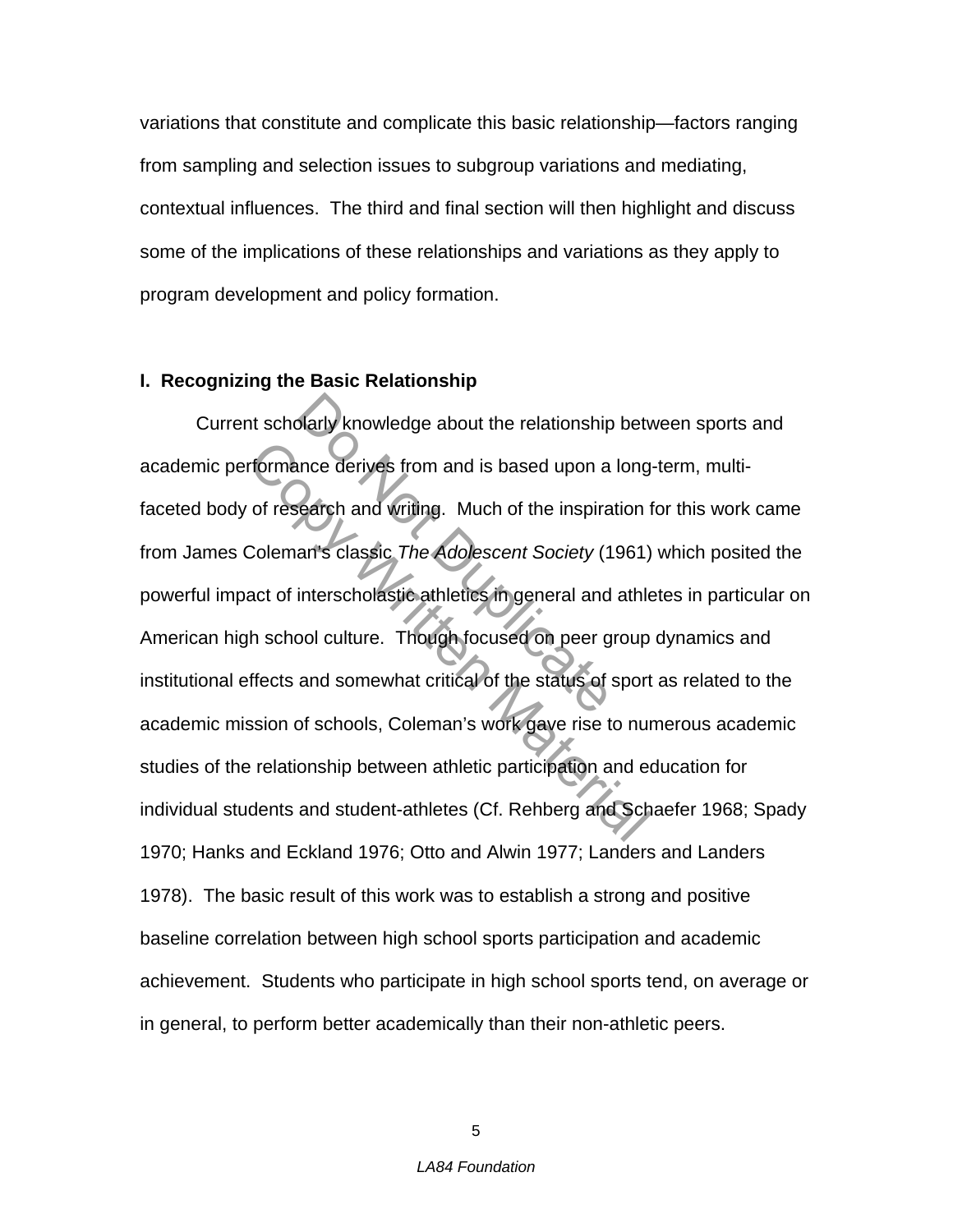Duts participation directly facilitates or exposed to being the product of other, recome or education (factors that are we<br>come or education (factors that are we<br>attainment and correlate highly with spectral researchers ha as opposed to being the product of other, related that all income or education (factors that are well know intional attainment and correlate highly with sports pations, researchers have been examining how this by different The explanations for this association—that is, its social sources, the causal factors and actual mechanisms that produce it—are complicated, and much of the research on the topic in recent years has been devoted to trying to analyze and unpack it, identifying the underlying causes or sources of this correlation as well as exploring its variability and limitations. In terms of causal factors, for example, there is an ongoing debate about the extent to which the relationship is the result of being involved in high school athletes (thus suggesting that sports participation directly facilitates or enhances academic achievement) as opposed to being the product of other, related social factors such as parental income or education (factors that are well known to determine much educational attainment and correlate highly with sports participation). In terms of variations, researchers have been examining how this relationship may be impacted by different types or levels of sport participation as well as how it may operate differently for diverse social groups or under different institutional conditions and configurations. (The following section, in fact, offers a more detailed discussion of these and other ongoing discussions and debates in the literature).

Nevertheless, the crucial point for a general audience is that periodic updates, reviews, reappraisals and re-evaluations (Braddock 1981; Picou et al. 1985; Holland and Thomas 1987; and Marsh 1992) have, over the years, consistently and invariably yielded evidence concluding that there is a significant baseline correlation between high school sports participation and higher rates of academic achievement and aspiration for individual students. This strong,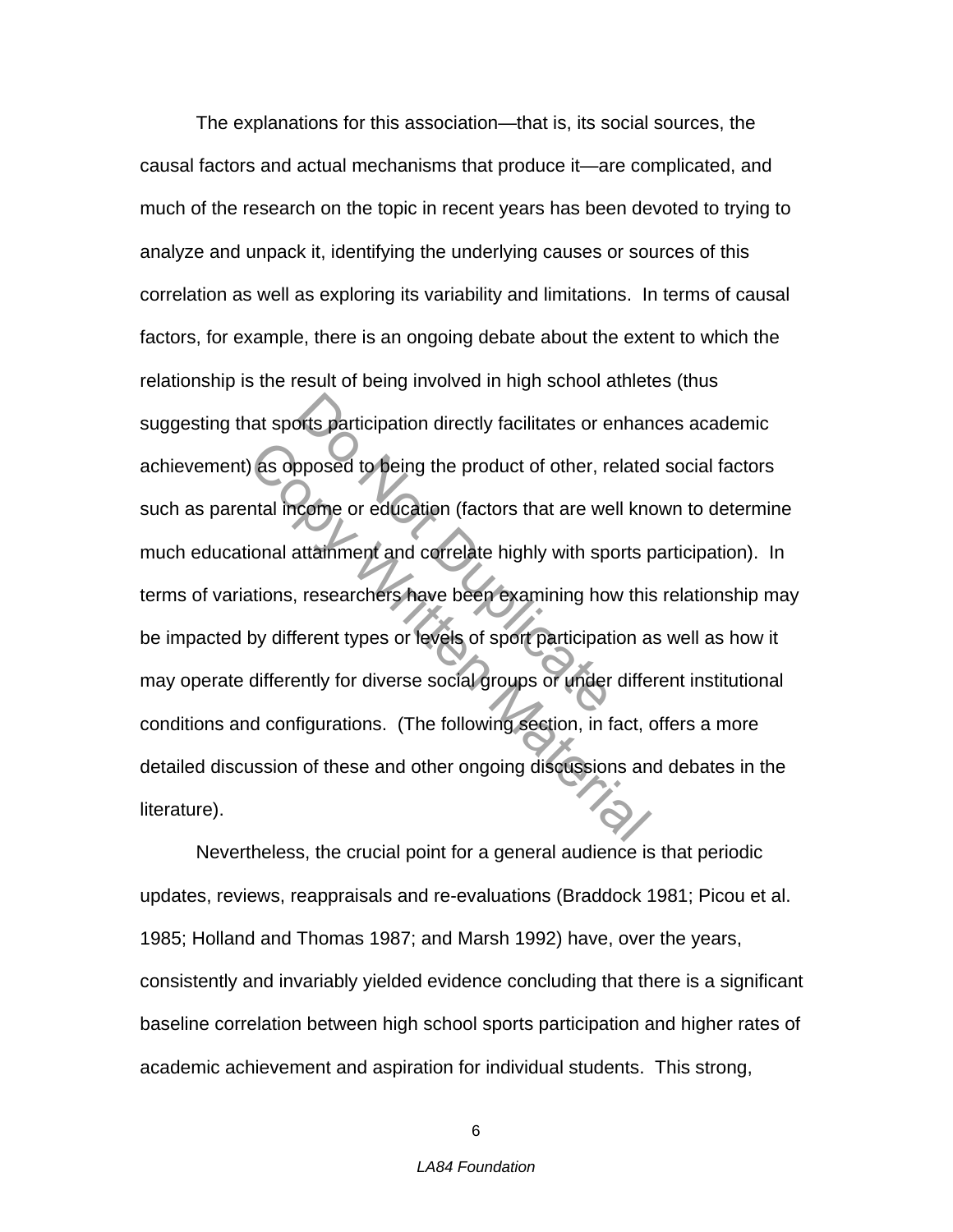on begins from this basic assumption and<br>en high school sports participation and<br>one such research team (Miller et al. 20<br>additional examples and evidence, all r<br>6; NASBE Special Commission 2004;<br>ler 2003; Crosnoe 2002; Vi Netween high school sports participation and schools of one such research team (Miller et al. 2005),<br>Copyright (Miller et al. 2005),<br>Consider Material Commission 2004; Eitle<br>chneider 2003; Crosnoe 2002; Videon 2002; Fejg<br>V positive relationship—memorably characterized by Marsh and Kleitman (2003) as "mostly gain with little pain"—appears to hold for a whole range of educational outcomes ranging from good grades and better test scores to higher graduation rates and college aspirations as well as the avoidance of negative trajectories such as dropouts (McNeal 1995; Mahoney and Caines 1997) or, in a more complicated case, delinquency (see footnote below). Even research that is critical of the sports/education nexus or that seeks to complicate and unpack this statistical association begins from this basic assumption and understanding. The relationship between high school sports participation and scholastic achievement is, in the words of one such research team (Miller et al. 2005), a "fact, wellestablished." (For additional examples and evidence, all reviewed further below, see: Lipscomb 2006; NASBE Special Commission 2004; Eitle and Eitle 2003; Guest and Schneider 2003; Crosnoe 2002; Videon 2002; Fejgin 1994; Sabo, Melnick, and Vanfossen 1993).

This knowledge and information is important for several reasons. First and most significantly, it dispels—or perhaps more accurately *could* dispel if more widely promoted, publicized, and understood—prevailing cultural stereotypes and myths about "dumb jocks" and thus helps focus attention instead on the educational benefits, opportunities, and possibilities of high school sports participation. Indeed, when it comes to educational attainment, interscholastic athletics compare favorably to other, more stereotypically "intellectual" extracurricular activities such as band, debate, music, and the arts that facilitate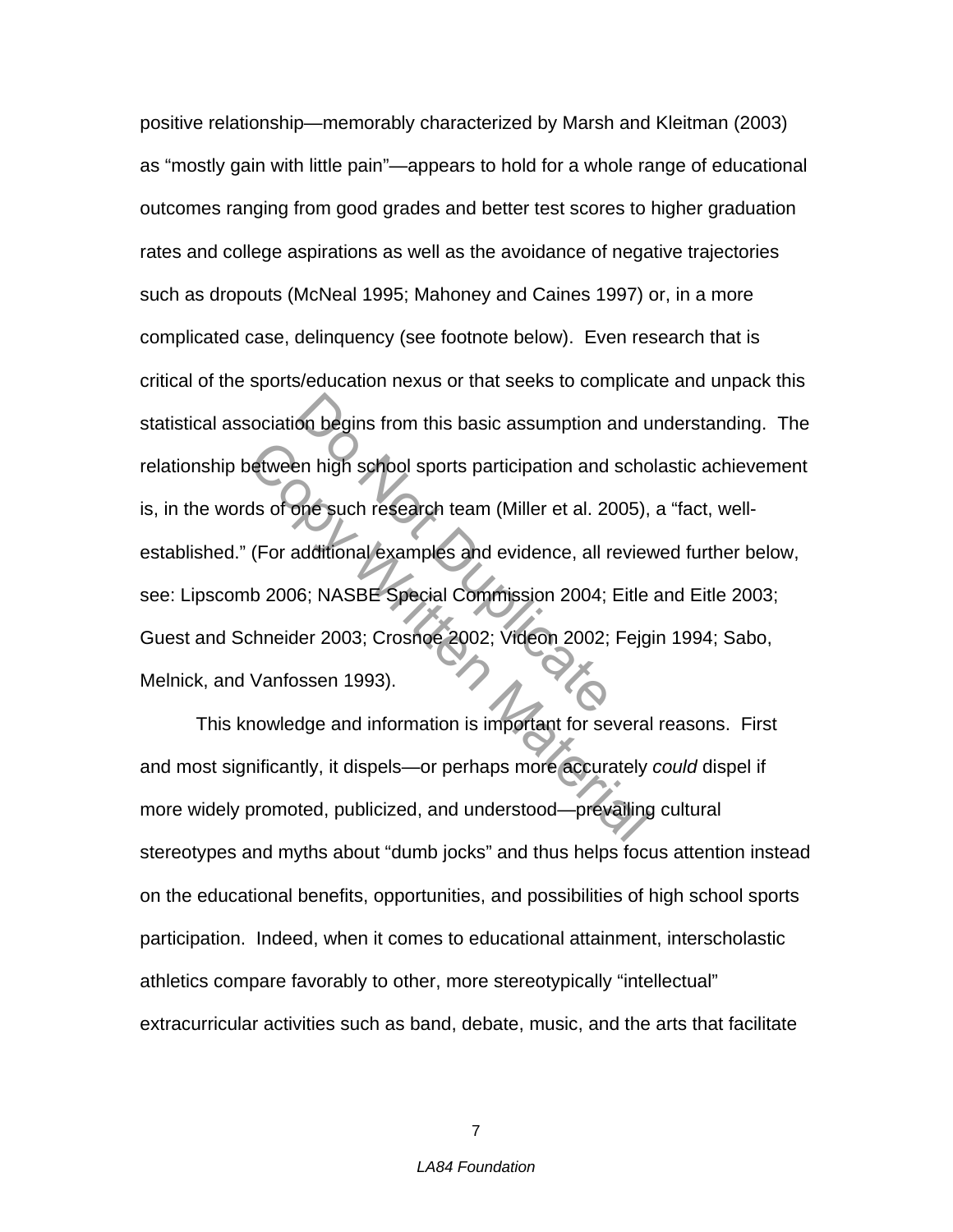learning and achievement (Barber, Eccles, and Stone 2001; Eccles and Barber 1999; and Marsh 1992).

IcHale et al. 2005; Eccles et al. 2003; ICHale et al. 2005; Eccles et al. 2003; ICHALE 1994). Recent psychology<br>
Such appears to confirm a relationship<br>
Do Noth mental health and self-esteem (Mill<br>
Discrement years economi Son 1994; Spreitzer 1994). Recent psychological<br>
I research appears to confirm a relationship between<br>
and both mental health and self-esteem (Miller et<br>
and in recent years economists have found that spith<br>
higher post-sc Here it is also worth pointing out that educational attainment is far from the only pro-social activity, attitude, or outcome associated with high school sports participation. Developmental theorists, for example, have long talked about the character-building and socializing impacts of sport, based upon a correlation between skills and habits required for success in the classroom, sports arena, and daily life (Cf. McHale et al. 2005; Eccles et al. 2003; Danish 2002; Ewing, et al. 2002; Larson 1994; Spreitzer 1994). Recent psychological and social psychological research appears to confirm a relationship between sports participation and both mental health and self-esteem (Miller et al. 2005; Darling et al 2005), and in recent years economists have found that sports participation is associated with higher post-school wages and income (Ewing 2007, 1995; Curtis, McTeen and White 2003; Barron, Ewing, and Waddell 2000; Howell 1984). Even more recently, sociologists have begun to explore the role that sports participation plays in community involvement and the cultivation of social capital more generally (Perks 2007; Harvey, Levesque, and Donnolly 2007; McHale, et al. 2005).<sup>1</sup>

 $\overline{a}$ 

 $1$  An additional body of work that is relevant here but a bit more mixed in its findings is the literature on relationship between sport participation and delinquency/deviance. The classic, foundational treatment was from Schafer (1969) in the tradition of Coleman's classic study of adolescents. A whole host of speculative and theoretical works appeared in subsequent years, including Purdy and Richard 1983; Hughes and Coakley 1991, that were far more uneven and even contradictory in their claims about this relationship and the impacts of athletic activities. In recent years, a new, more empirically-based, testing-oriented series of studies has begun to appear. These include: Hartmann and Massoglia 2007; Hoffman 2006; Eitle and Eitle 2002; Crosnoe 2002; Begg, et al. 1996.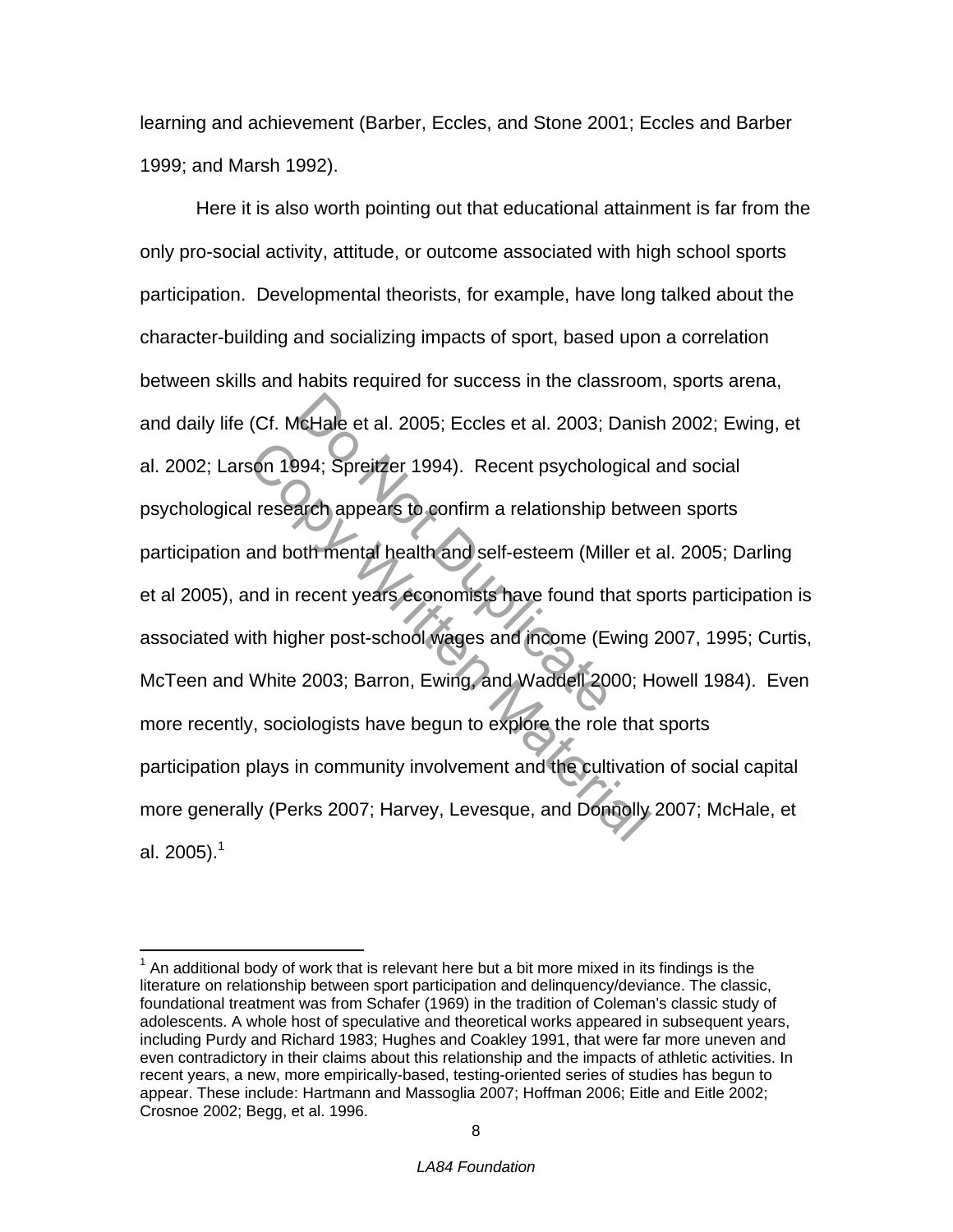multifaceted, and contingent *and* less<br>ne complexities and variations of sport'<br>gramming and policy is able to take ful<br>al of sport (and avoid the potential pitfa<br>t upon us to better understand the nature ween athletic in g of the complexities and variations of sport's eduts programming and policy is able to take full advotential of sport (and avoid the potential pitfalls a mbent upon us to better understand the nature and ip between athlet At the same time, all of the empirical evidence that demonstrates a strong statistical correlation between sports participation and educational attainment does not mean that sports automatically and inevitably contributes to academic achievement at either an individual or institutional (i.e., school) level. Correlation, in short, does not necessarily indicate causation. In fact, scholars and other experts believe that the relationship between sports participation and academic achievement—or any other type of positive social outcome, for that matter—is far more complicated, multifaceted, and contingent *and* less direct than this. An understanding of the complexities and variations of sport's educational impact is crucial if sports programming and policy is able to take full advantage of the educational potential of sport (and avoid the potential pitfalls and shortcomings). It is thus incumbent upon us to better understand the nature and complexity of the relationship between athletic involvement and academic achievement; more specifically, to identify the underlying causes or sources of this correlation as well to explore its variations and limitations. For scholars, educators, and sports policy makers and practitioners establishing the basic link between high school sports and educational attainment is not the end of the discussion—only its beginning.

## **II. Assessing the Relationship, Unpacking its Complexities**

Scholars have taken many different approaches to the challenge of analyzing and unpacking the basic, positive correlation between interscholastic sports participation and individual educational outcomes. For some, the primary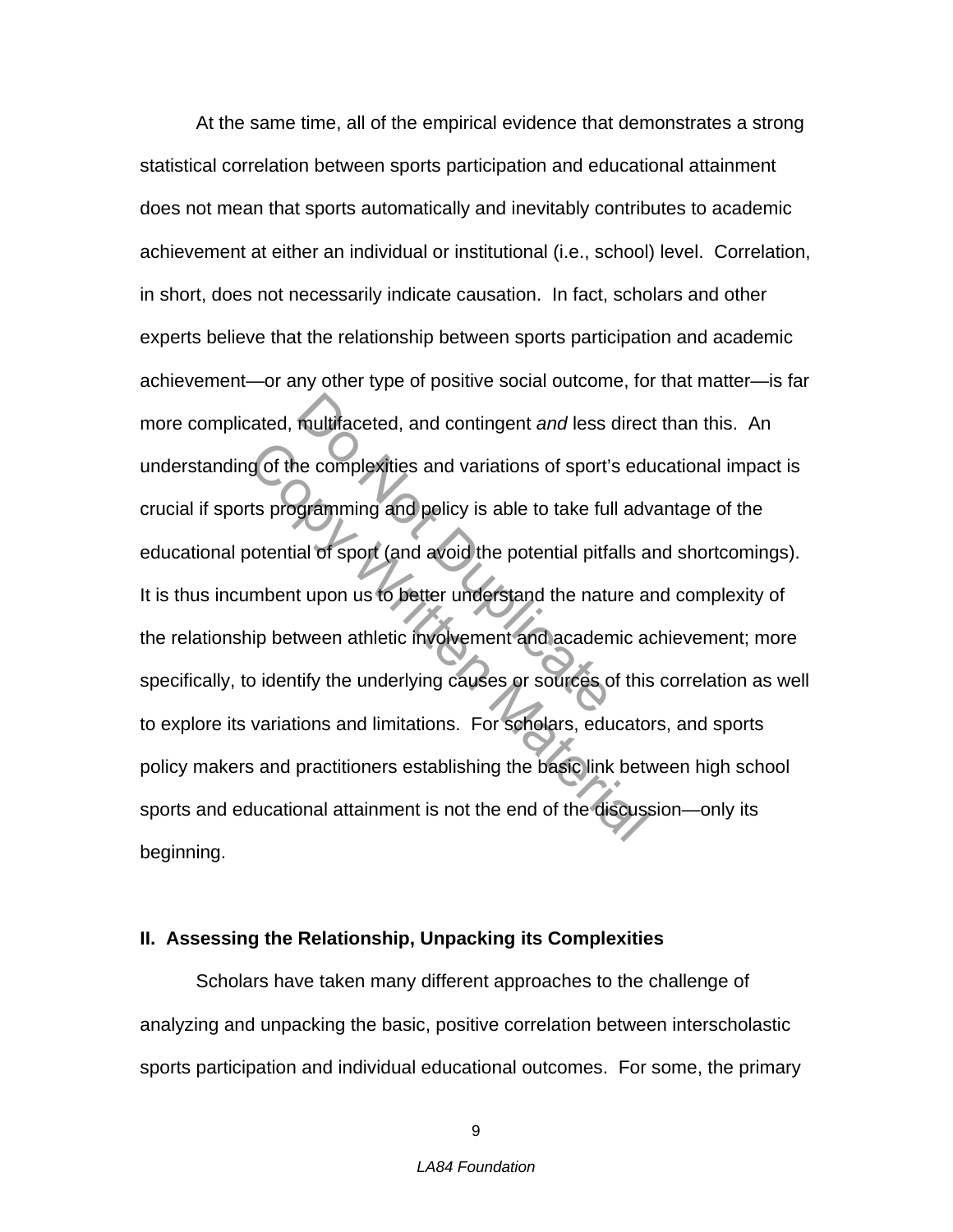aired with some other form or forms of<br>others, the approach is more compara<br>f sport in relation to other school activit<br>oned above (see, once again, Barber,<br>Barber 1999; and Marsh 1992), have yi<br>orts advocates and practiti Exercise and persons is more comparative,<br>and Copyring in the set of sport in relation to other school activities a<br>mentioned above (see, once again, Barber, Eccle<br>and Barber 1999; and Marsh 1992), have yielded<br>for sports objective is to try to estimate or determine the magnitude of sport's impact on academic achievement. In a recent econometric analysis, for example, Lipscomb (2006) found that high school sports participation resulted in a two percent (2%) increase in standardized math and science test scores on a national survey sample, net of other background factors and social variables. Moreover, student-athletes were five percent (5%) more likely to aspire to college attendance than their non-athletic peers (a number that doubled to 10% if sports participation was paired with some other form or forms of extracurricular participation). For others, the approach is more comparative, situating the academic impact of sport in relation to other school activities and pursuits. Such analyses, as mentioned above (see, once again, Barber, Eccles, and Stone 2001; Eccles and Barber 1999; and Marsh 1992), have yielded results that are encouraging for sports advocates and practitioners eager to tout the educational potential of sports; however, these studies also tend, perhaps appropriately, to be somewhat less precise and definitive in their claims and conclusions.

Such assessments of magnitude and significance assume, almost by definition, a direct, causal link between sport participation and educational attainment. Athletic involvement, in other words, is believed to directly produce academic success that can be measured and assessed accordingly. However, many experts and scholars are unwilling to grant this assumption automatically or without qualification.

There are several reasons for the skepticism surrounding causal claims. Part of the problem is the implication or outright assertion that all sports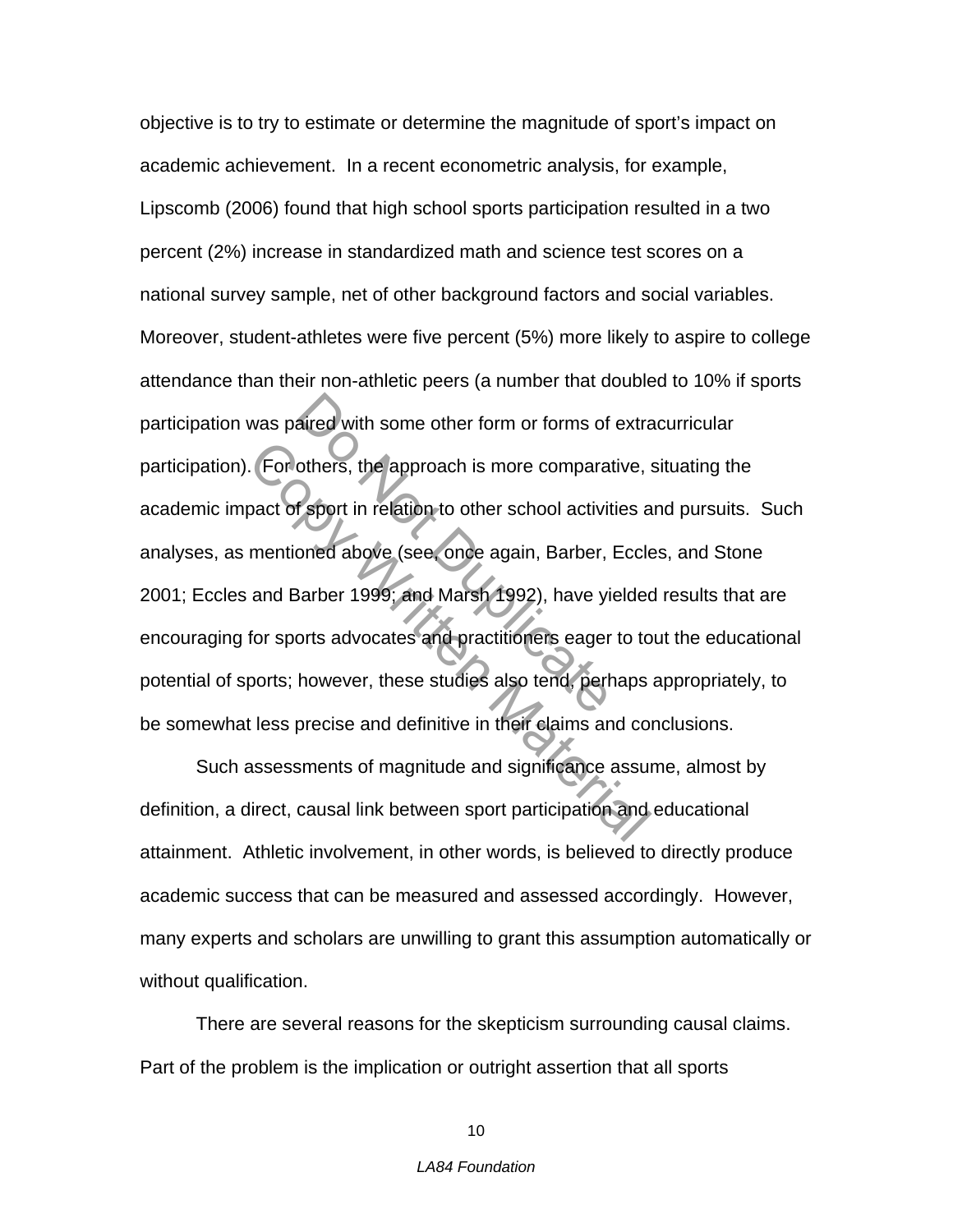y produces academic achievement, where<br>tive, significant effect? The answer to<br>ty or theoretical reasons but also for pi<br>in programs and policies that utilize sp<br>nent, policy makers, program designer<br>I what it is about spo a positive, significant effect? The answer to this c<br>cholarly or theoretical reasons but also for practic<br>sustain programs and policies that utilize sport to<br>nievement, policy makers, program designers, an<br>rstand what it i participation has the same effects for all social groups even under different conditions. Researchers have long called such generalizations into question on both methodological (McCormack and Chalip 1988; Chalip 1980) and empirical (Chalip et al. 1984) grounds. It is "increasingly apparent," as Miller and colleagues (2005) summarize, that "the protective effects of sports with respect to academic outcomes is neither universal nor indisputably causal in nature" (p. 179). Another issue has to do with mechanisms. Even assuming that athletic participation directly produces academic achievement, what is it that actually brings about a positive, significant effect? The answer to this question is crucial not only for scholarly or theoretical reasons but also for practical ones. If we are to create and sustain programs and policies that utilize sport to promote academic achievement, policy makers, program designers, and practitioners have to understand what it is about sports participation that is positive and beneficial in the first place. For these reasons (and others), the bulk of research and writing in the field over the last two decades has been devoted analyzing and explicating the causes or actual mechanisms behind the sports/education correlation as well as assessing the limitations, constraints or variations on this general, positive pattern.

Competing Theories One of the first steps in any empirical analysis of causation is to specify and articulate the various causes that could, hypothetically or theoretically, account for these patterns, processes, and differences. Many different reasons have been offered to account for the strong and significant statistical relationships between athletic involvement and educational attainment.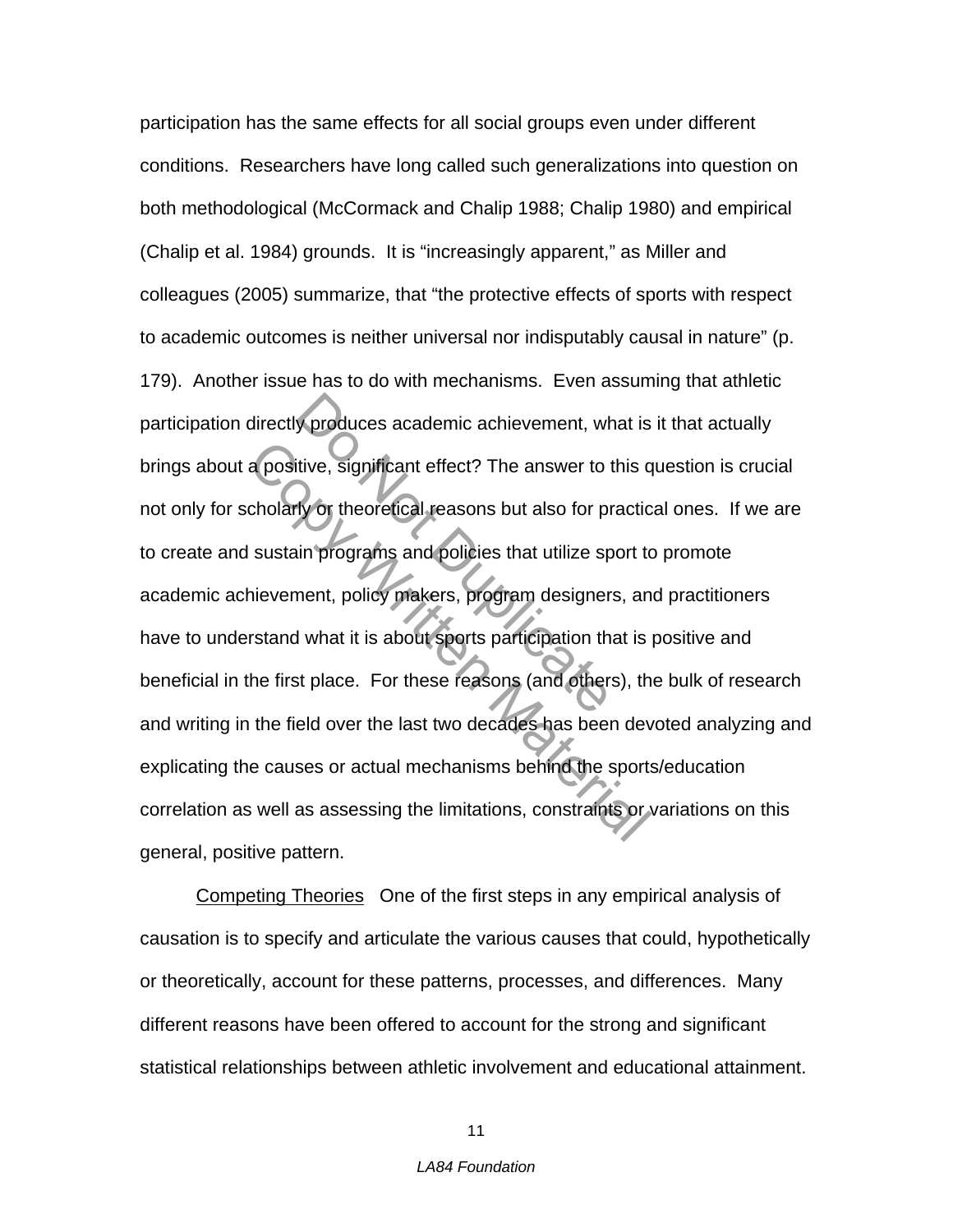der and Spreitzer (1990), for example,<br>eased interest in school, the need to m<br>sed attention from adults like teachers<br>teraction with educationally oriented p<br>ts participation. In short, more individues<br>ts tend to emphasiz San Indianse Contract in school, the need to maint<br>
increased attention from adults like teachers and<br>
and interaction with educationally oriented peers,<br>
In short, more individually<br>
I analysts tend to emphasize and highl Perhaps the most frequent in the popular lexicon involve claims about sport being an inherently pro-social cultural form, an activity that helps to instill virtue, character, and discipline in young people. Coaches, parents, educators, and even many scholars claim that youth sports participation gives kids the skills and attention needed to engage in pro-social behavior and the physical activity to maintain a healthy lifestyle. While not necessarily opposed to such explanations, sociologists tend to emphasize more social or institutional factors or mechanisms. Snyder and Spreitzer (1990), for example, lay out the following set of possibilities: increased interest in school, the need to maintain good grades to stay eligible, increased attention from adults like teachers and coaches, membership and interaction with educationally oriented peers, college aspirations for sports participation. In short, more individually-oriented, psychological analysts tend to emphasize and highlight the more individual-level, person-specific explanations and accounts, while more socially or sociologically oriented studies tend to focus on more social or institutional level variables, factors or accounts.

An additional set of theoretical considerations that complicates causal testing further is the possibility that sport may have no causal impact on educational attainment whatsoever, or that athletics may even have negative impacts. The latter possibility cannot be dismissed out-of-hand. It is not just scholarly critics who suggest that sports may be a time and energy drain for student-athletes, or that an over-emphasis on sports might distract attention and concern from the core academic curriculum and educational mission of schools.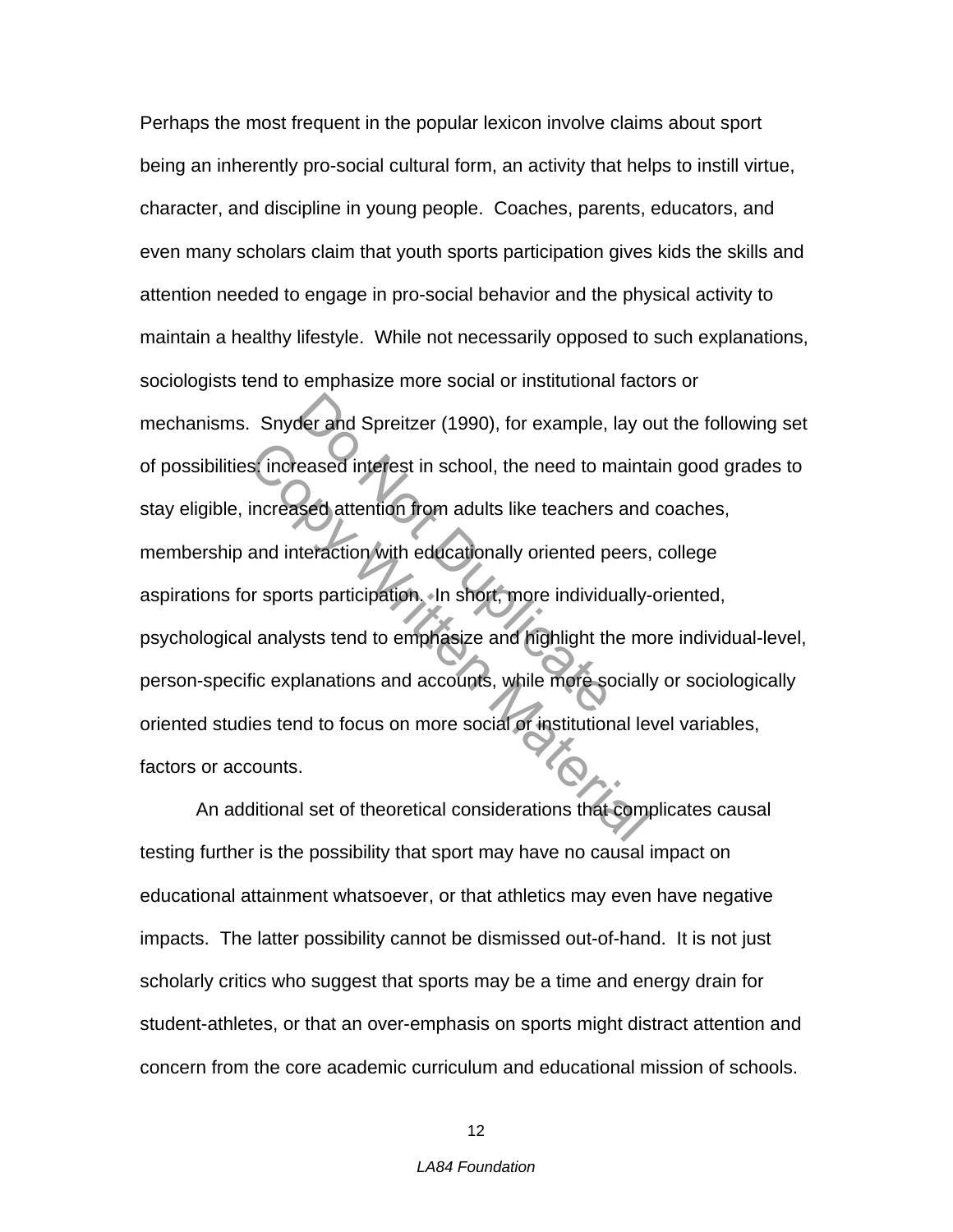In this context, it is important to realize that many sport scholars are not just skeptical of sport's social and educational potential but are openly critical of what they see as sport's role in producing and reinforcing social inequities related to race, class, and gender in contemporary American society (Cf. Foley 1990).

These various (and competing) causal theories and explanations have proven quite difficult to adjudicate and evaluate conclusively. This is not only because of the usual disciplinary differences in method and orientation but, more fundamentally, because all levels and types of analysis have encountered shortcomings with sampling and selection that make any causal analysis difficult to undertake and sustain.

ause all levels and types of analysis has<br>
sampling and selection that make any<br>
ustain.<br>
In Self-Selection Probably the bigges<br>
ausal links between academic achieve<br>
o do with data limitations related to sai<br>
In the more Writh sampling and selection that make any caus<br>and sustain.<br>Ing and Self-Selection Probably the biggest prof<br>the causal links between academic achievement<br>have to do with data limitations related to samplin<br>probably the m Sampling and Self-Selection Probably the biggest problems with research into the causal links between academic achievement and sports participation have to do with data limitations related to sampling and selection. Sampling is probably the more basic issue and the easier to comprehend.

Basically, the studies that present the best models and make the strongest causal claims are almost all based upon samples of students and studentathletes that are too small for sophisticated statistical analysis or too localized and specific to be able to generalize from in any meaningful way. It is not uncommon to see studies making causal claims based upon samples of students and student athletes drawn from only one or a handful of schools, and/or from a very particular (i.e., non-representative) population or locale. One recent and well-known set of papers in sociology, for example, comes from a survey of some 600 students in rural, upstate New York. While the findings and models from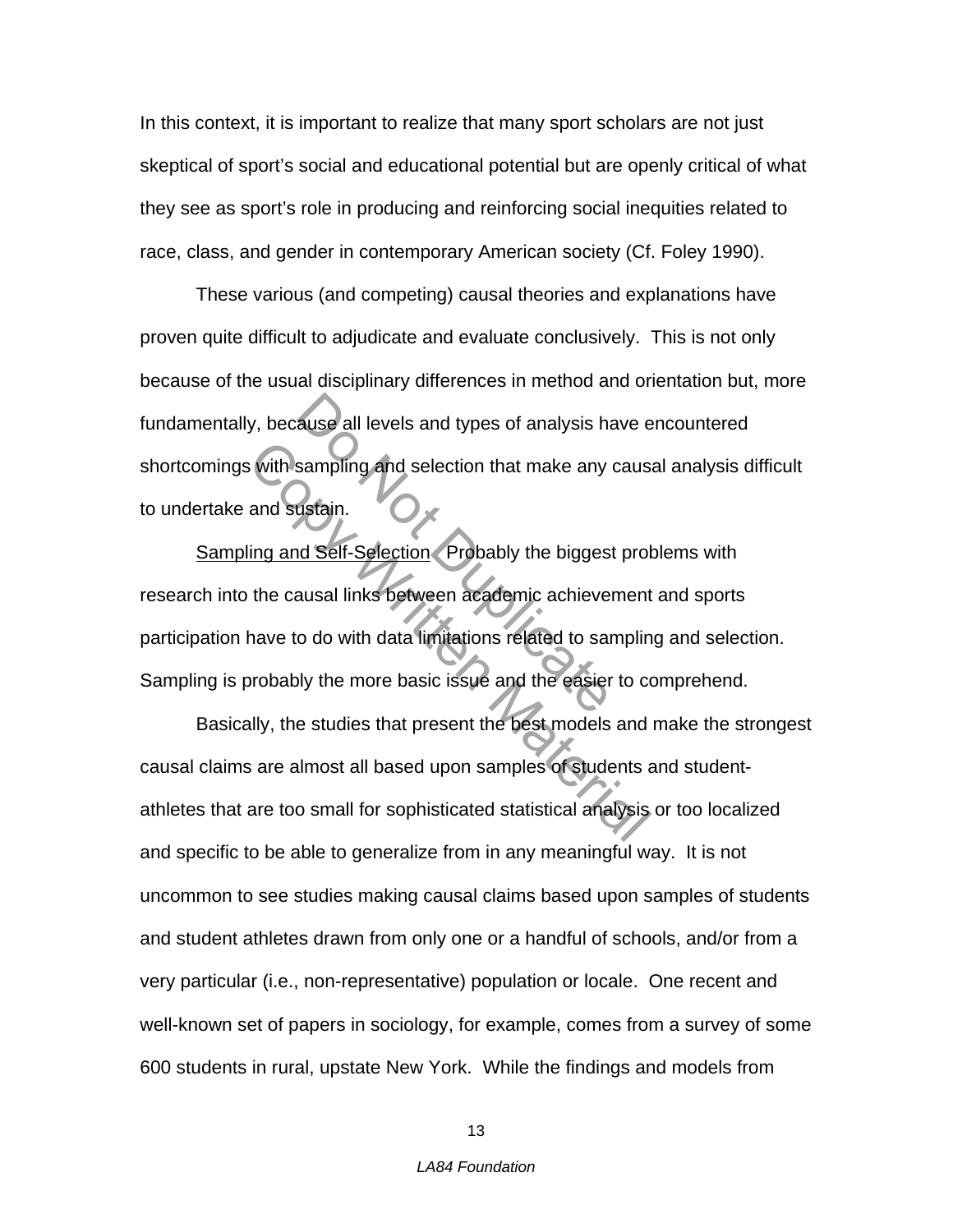such studies are not without value, they are far from providing the empirical foundation for definitive conclusions about the factors that drive and determine the link between academics and athletics.

escent Health Longitudinal Study (Ad-<br>and measures on sport participation to<br>able to determine if a particular studer<br>ishion, but this is typically just a self-re<br>le to specify what sport (or sports) he/s<br>how much time and data and measures on sport participation to draw<br>ay be able to determine if a particular student was<br>ome fashion, but this is typically just a self-reporte<br>oossible to specify what sport (or sports) he/she p<br>at, and how mu The flip-side of the problems of sample size and lack of generalizability is that the large, representative national longitudinal data sets typically utilized for research on educational attainment and social mobility—the High School and Beyond (HSB) study, for example, or the National Education Longitudinal Study (NELS) or the Adolescent Health Longitudinal Study (Ad-Health)—have only the most basic of data and measures on sport participation to draw from. The researcher may be able to determine if a particular student was involved in athletics in some fashion, but this is typically just a self-reported measure and it is usually impossible to specify what sport (or sports) he/she played, what level they played at, and how much time and energy was invested in the pursuit (not to mention the school/community context in which sport was practiced).

The absence of rich, reliable data on sport participation is especially problematic for establishing causal relationships and mechanisms because young people who typically get involved (or "choose" to participate) in sports are generally from richer, more educated, and more privileged families backgrounds which are highly correlated not only with success in schools but also with sports participation itself (Fejgin 1994). In this case, the success in school of students who play sports may not be because of sports but because students who play sports tend to be better students in the first place. This is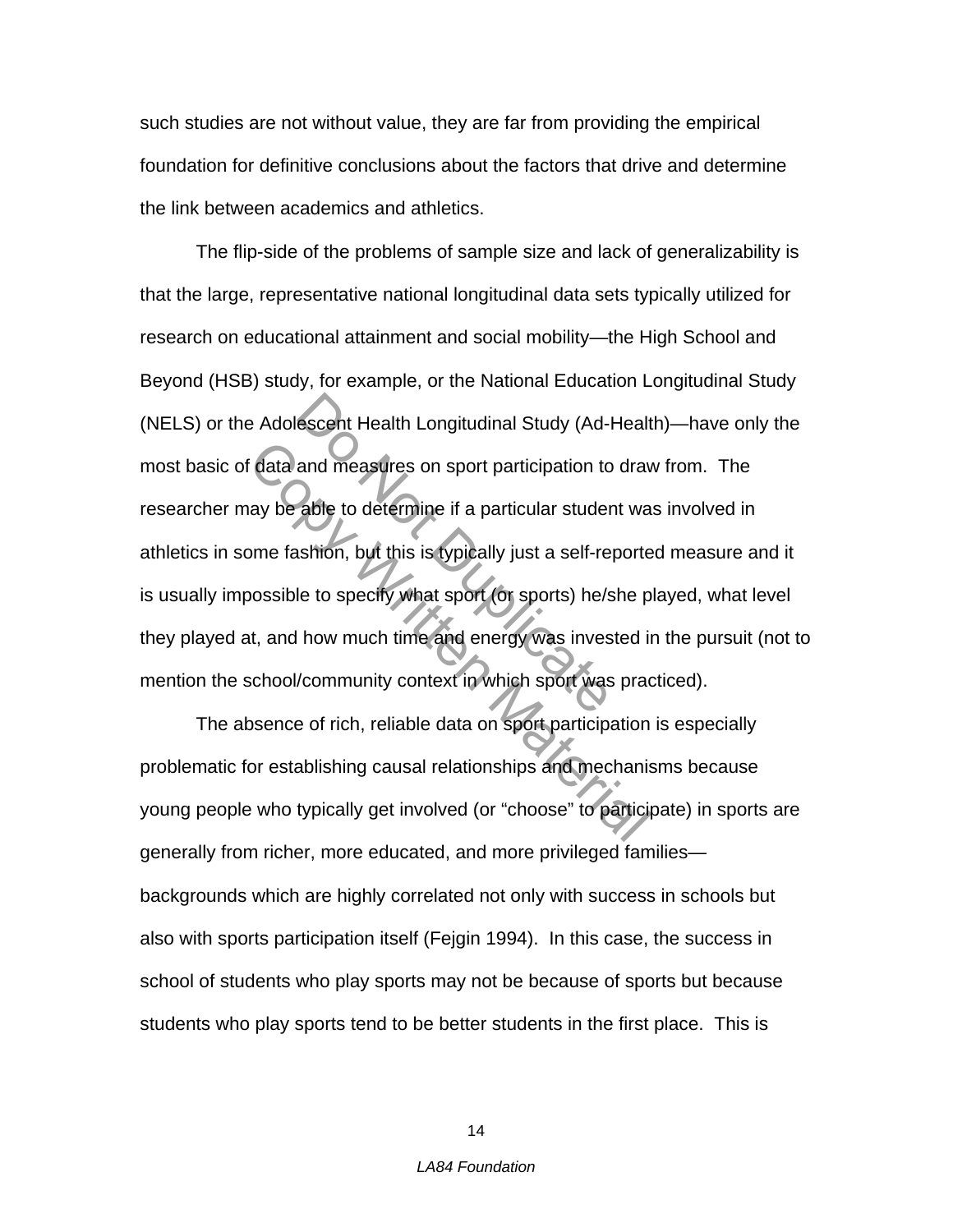what is called in the field a "selection problem" or "self-selection bias" (see, especially, Eitle and Eitle 2003; Crosnoe 2002).

2.5 times more likely to play football are<br>han white males. (See Goldsmith 200-<br>discussion and analysis). These racial<br>elf-selection are crucially important bec<br>cipation in sports like basketball and for<br>ed with academic a thall than white males. (See Goldsmith 2004, 20<br>
called discussion and analysis). These racialized<br>
and self-selection are crucially important because<br>
, participation in sports like basketball and footba<br>
be linked with a In one of the most sophisticated and comprehensive sociological studies of this topic, Tamela and David Eitle found African American boys are 1.6 times more likely than their white counterparts to play football, and 2.5 times more likely to play basketball. White boys, on the other hand, are more likely to play all other sports than African Americans. When other factors are controlled for, black males are actually 2.5 times more likely to play football and 5.7 times more likely to play basketball than white males. (See Goldsmith 2004, 2003 for additional and more detailed discussion and analysis). These racialized patterns of participation and self-selection are crucially important because, as is detailed further below, participation in sports like basketball and football appears to be less likely to be linked with academic achievement, and may even be associated with more negative affects. For what it is worth, participation in all other sports (which richer, white students tend to select into) is where the positive correlations are the most pronounced.

Obviously, then, the relationships between and among family background, sports participation, and academic achievement are complicated and multifaceted. More than a few studies have aspired to "unpack" and clarify the causal nature and direction of these relationships (Miller et al. 2005; Videon 2002). Nevertheless, without good nationally representative data, appropriate measures of sport participation, and/or comparable student-athlete/non-student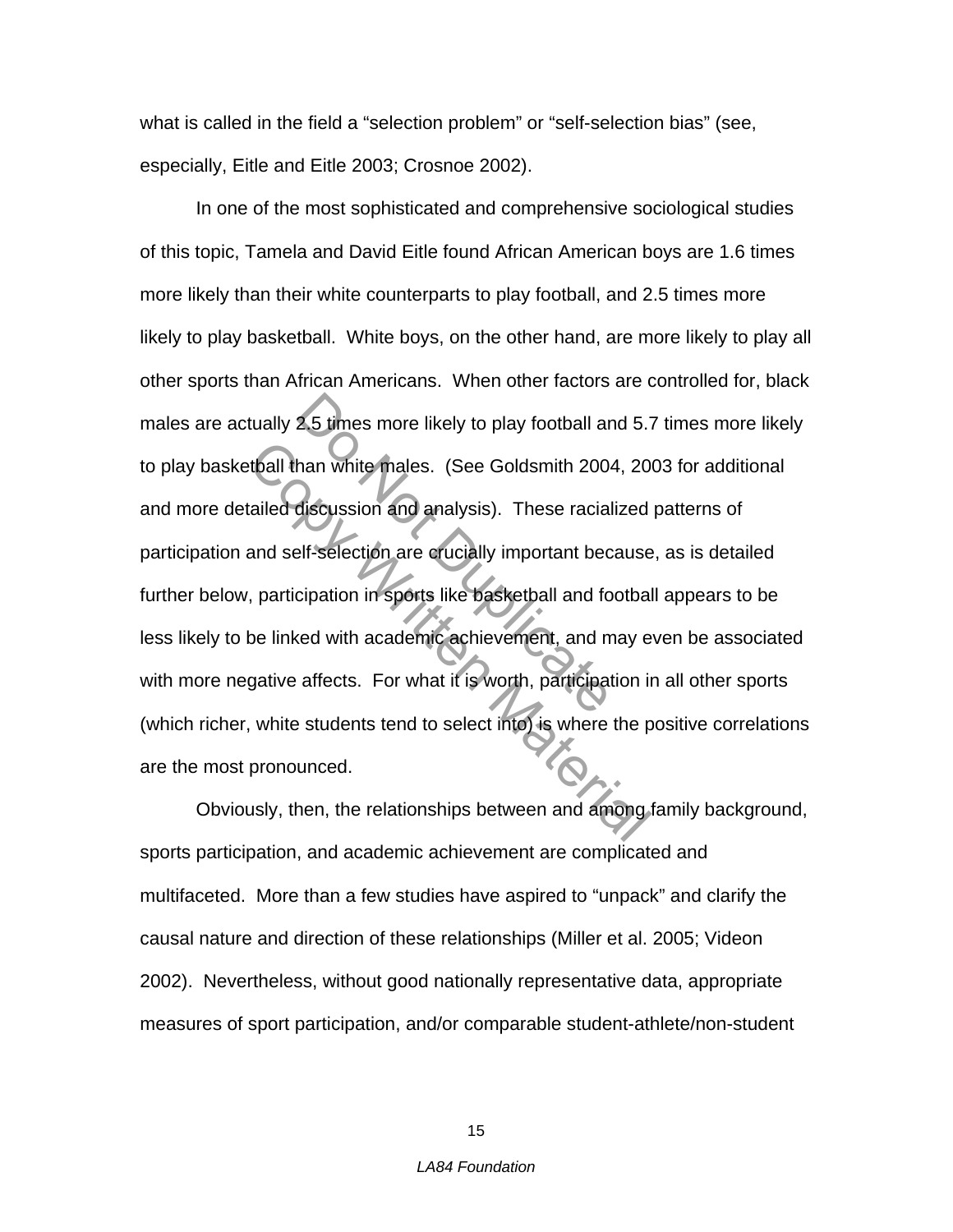athlete samples, it is simply impossible to prove that it is sports participation itself that is the variable or factor that is producing strong academic performance.

Istical correlation between athletic part<br>
Net Chemical Control and important<br>
Denticipation social background variable<br>
and factors such as school type and the<br>
Denticipation Mot all<br>
Unctions equally). Quite the contrary Social and Contextual Variations If empirical research and researchers have been hard pressed to confirm a straightforward causal link between interscholastic athletic participation and academic achievement, they have become quite adept and successful in documenting variations in social background and sporting experience that appear to impact the strength and direction of the statistical correlation between athletic participation and educational attainment. The most powerful and important of these are: type and intensity of sports participation; social background variables of race and gender; and socio-institutional factors such as school type and the relation of the sports program and academic curriculum.

International The most powerful and important of the most powerful and important of the contrables of titutional factors such as school type and the relained academic curriculum.<br>
And Intensity of Sports Participation Not Type and Intensity of Sports Participation Not all sports participation is created equal (or functions equally). Quite the contrary, as Chalip and his colleagues (1984) documented in a wonderful experimental study over two decades ago. There are powerful and significant variations in the experience of playing sport, and it seems reasonable to assume that these variations may be associated in different ways with different outcome variables such as academic achievement (see also Sokol-Katz 2006). And indeed as previously mentioned Eitle and Eitle (2002) have suggested that certain sports—basketball and football among the most common—are negatively associated with athletic achievement in certain studies and for certain groups of student-athletes. This is probably not surprising: these are the sports that are typically the most demanding of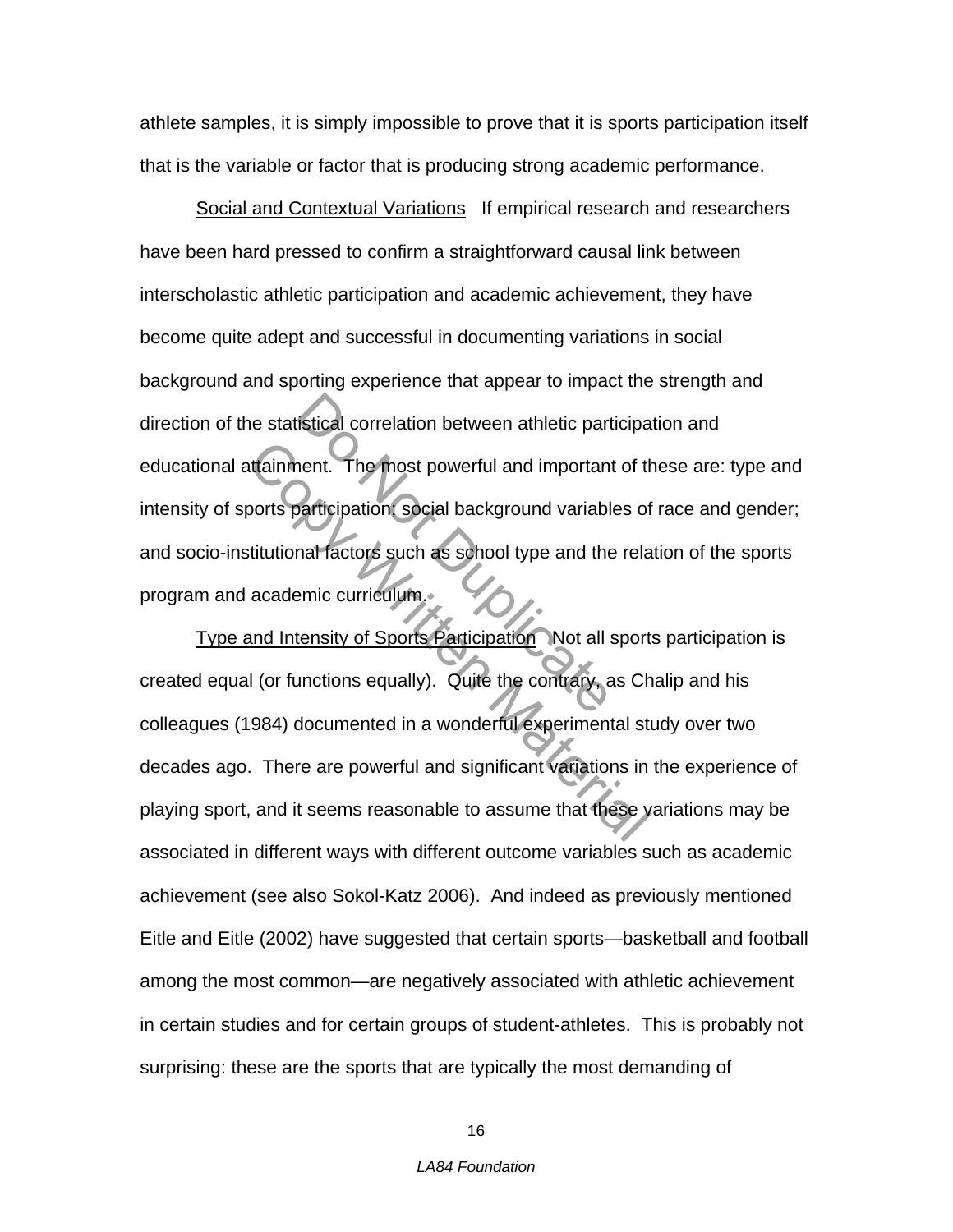students, that receive the most public/community scrutiny and attention, and that are most likely to lead students to believe that college competition and professional contracts are forthcoming.

Stone 2001; Miller et al. 2005; Fische<br>bly the best measure or at least most of<br>erature is not comprehensive and future<br>in depth and controlled analysis, early<br>letic identity does not detract from acad<br>ly with educational probably the best measure or at least most comm<br>the literature is not comprehensive and future re-<br>more in-depth and controlled analysis, early result-<br>ad athletic identity does not detract from academic<br>ositively with edu Another aspect of the athletic experience that appears to have implications for academic achievement is the intensity of the sporting experience, the amount of time and energy devoted to sport. The importance of an athletic or 'jock' identity has become a popular topic for investigation in recent years (Cf. Barber, Eccles, and Stone 2001; Miller et al. 2005; Fischer et al. 1996; Crosnoe 2002) and is probably the best measure or at least most common proxy for this factor. While the literature is not comprehensive and future research could benefit from more in-depth and controlled analysis, early results suggest that a well-developed athletic identity does not detract from academics but in fact is associated positively with educational achievement (though, according to Miller et al. 2005), jock identity can be a potential risk factor for school misconduct as well). Those who have investigated this most thoroughly (Crosnoe 2002; Barber, Eccles, Stone 2001; Guest and Schneider 2004) have postulated that this largely positive relationship is because stronger identification with sport leads to a stronger identification with school, school community, and educational objectives though other explanations and factors probably play a role here as well.

Distinctive Subgroup Variations In exploring limitations and variations to the general sport/educational pattern, race is among the various subgroup differences that scholars have paid the most attention to over the years. Early research on potential racial variations in the relationship between sports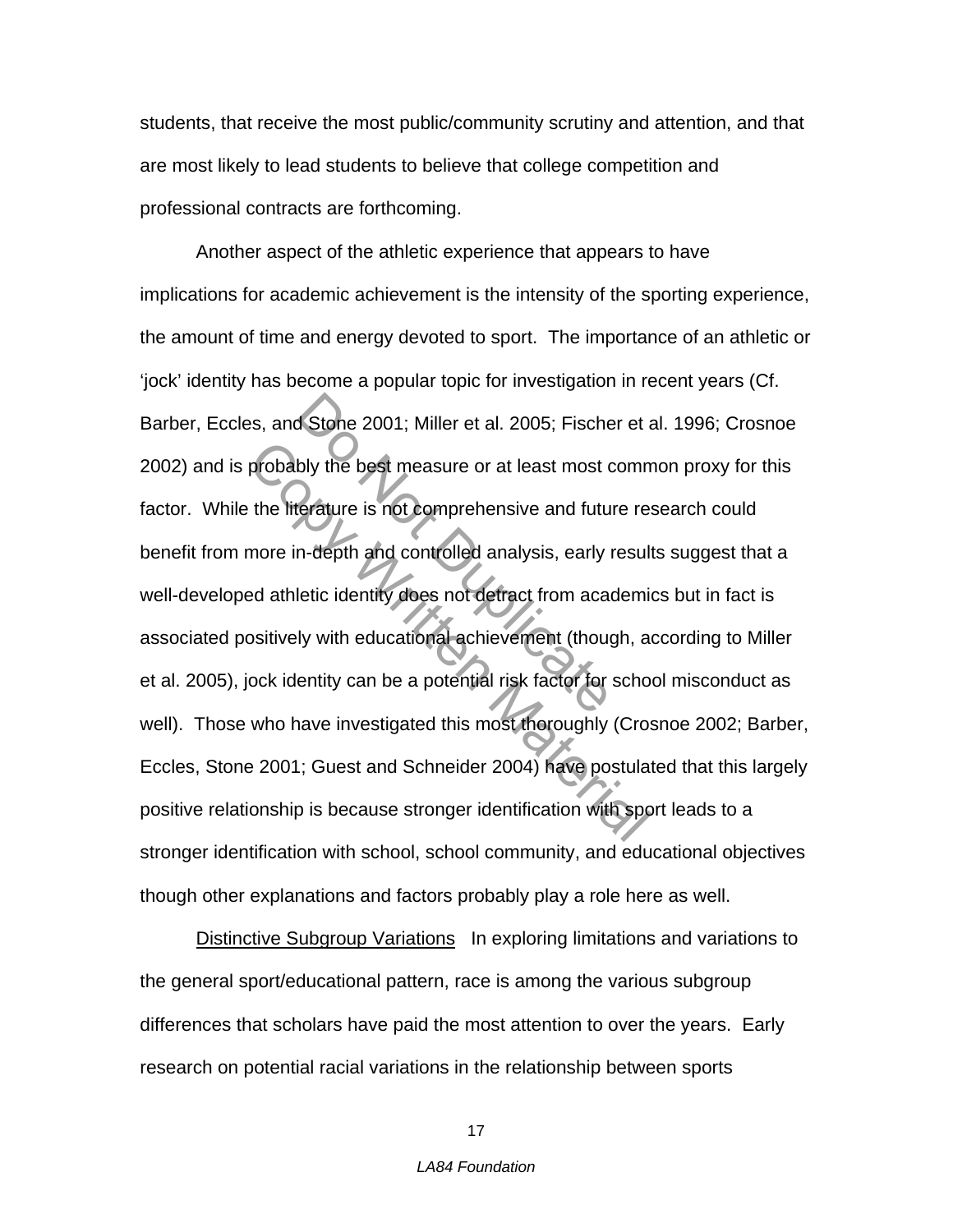outh especially boys—are not only m<br>ball but also to be negatively impacted<br>serving simply as a drain on energies<br>nic achievement, males may end up put<br>the resources to perform well academic<br>exce in stark contrast to the s Material but also to be negatively impacted by the sports serving simply as a drain on energies that cademic achievement, males may end up pursuit lack the resources to perform well academically, uge them further in achiev participation and academic achievement focused mainly on black/white differences and was somewhat mixed. On the one hand, there was some evidence that the educational aspirations of African American youth were increased or intensified by athletic involvement (Braddock 1981); on the other hand, evidence for the impact on grades or achievement scores was sparse (Melnick, Sabo, and Vanfossen 1992). In one of the most recent nationallyrepresentative analyses, Tamela and David Eitle (2002) have suggested that African American youth—especially boys—are not only more likely to play football and basketball but also to be negatively impacted by these activities. "Rather than sports serving simply as a drain on energies that could be spent maximizing academic achievement, males may end up pursuing some sports because they lack the resources to perform well academically, which only serves to disadvantage them further in achieving academic excellence" (p. 142).

This stands in stark contrast to the situation for white athletes—who, according to the Eitles, are more likely to play sports other than basketball and football and more likely to benefit from this participation educationally. (Participation in other sports does not appear to be particularly positive for black youth though neither is it negative). Not all researchers are so critical and pessimistic about the impacts of sports participation for African American young men. Indeed, consistent with the "jock identity" work, Jordan (1999) has suggested that athletic participation helps African American students get more connected with and invested in the academic curriculum and mission of schools. In any case, one of the Eitles' chief conclusions is to link together the variables of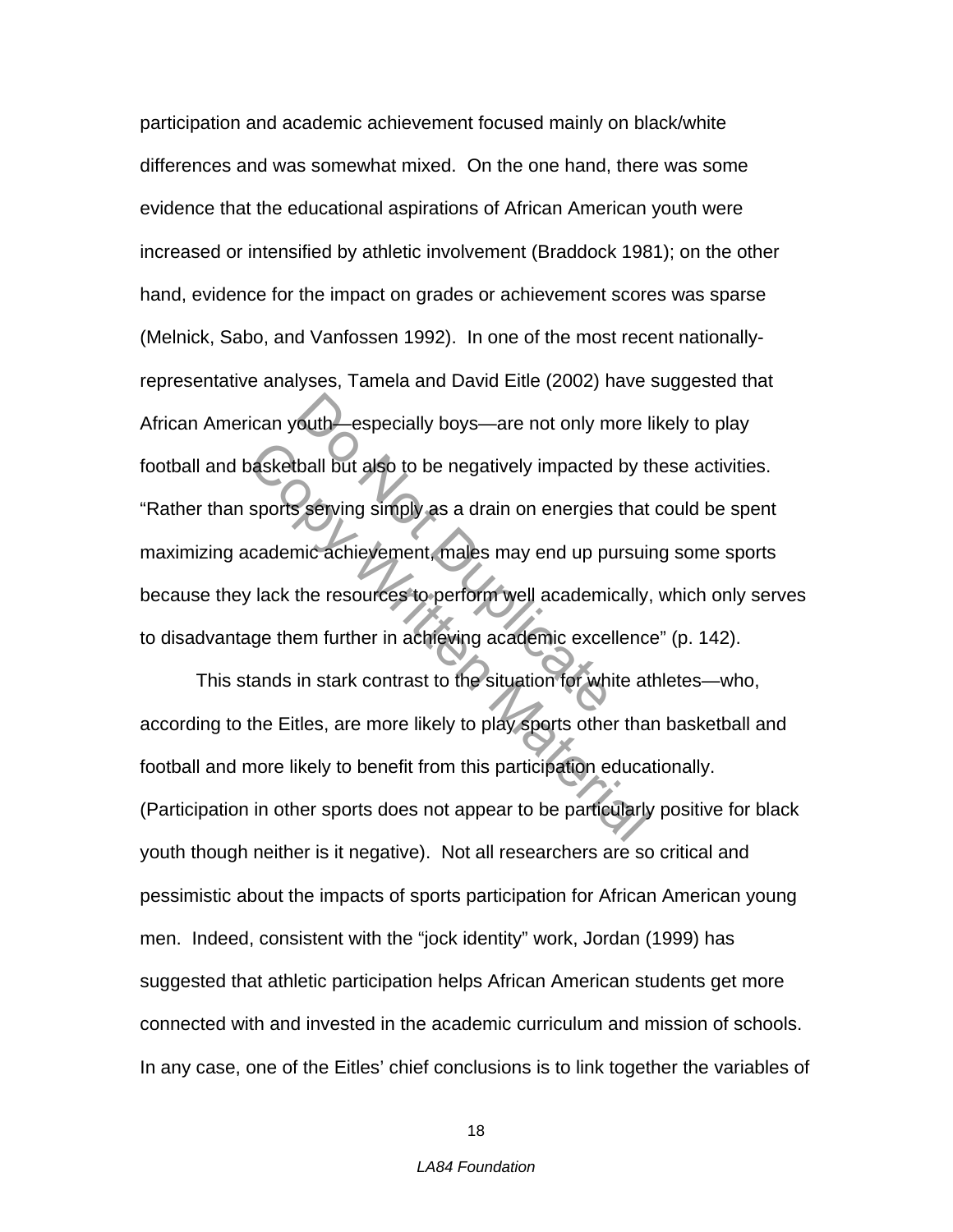type of sports participation with social background and investment: "Our findings suggest that the link between sports and academics may differ, depending on the cultural resources that the student brings to school as well as the particular sport or sports the student plays" (p. 141).

Sport Foundation (Sabo and Vanfosser<br>
r Latino/as, by many measures now the<br>
y little analyzed or understood. And the<br>
Variance Americans or other ethnic subgr<br>
rea in which new data and analysis is s<br>
es drawn from commun mics or Latino/as, by many measures now the large very little analyzed or understood. And this is ans, Native Americans or other ethnic subgroups an area in which new data and analysis is sorely samples drawn from communit Unfortunately, there is surprisingly little data and analysis on other, ethnic and racial groups in the United States. Despite some promising work in the late 1980s and 1990s by Don Sabo, Mike Melnick and Beth Vanfossen in conjunction with the Women's Sport Foundation (Sabo and Vanfossen 1993; Melnick et al. 1992), Hispanics or Latino/as, by many measures now the largest minority group in America, are very little analyzed or understood. And this is to say nothing of Asian Americans, Native Americans or other ethnic subgroups and communities. Clearly this is an area in which new data and analysis is sorely needed, possibly utilizing new samples drawn from communities and regions where these various populations are more prominently represented.

The role gender plays in sport participation and academic success also became a central locus of study in the field beginning in the late 1980s. While always dangerous to generalize, two general patterns should be highlighted. First, it appears that boys are more likely to participate in sport than girls, though this has changed dramatically since Title IX and some have suggested is approaching equity (see, for discussions, Duncan 2007; Sabo et al. 2004). The second point—and the one more to the concerns of this review—is that the positive academic effects of sports appear, if anything, to be stronger for girls (Crosnoe 2001; Hanson and Krauss 1998; Sabo, Melnick, and Vanfossen 1993;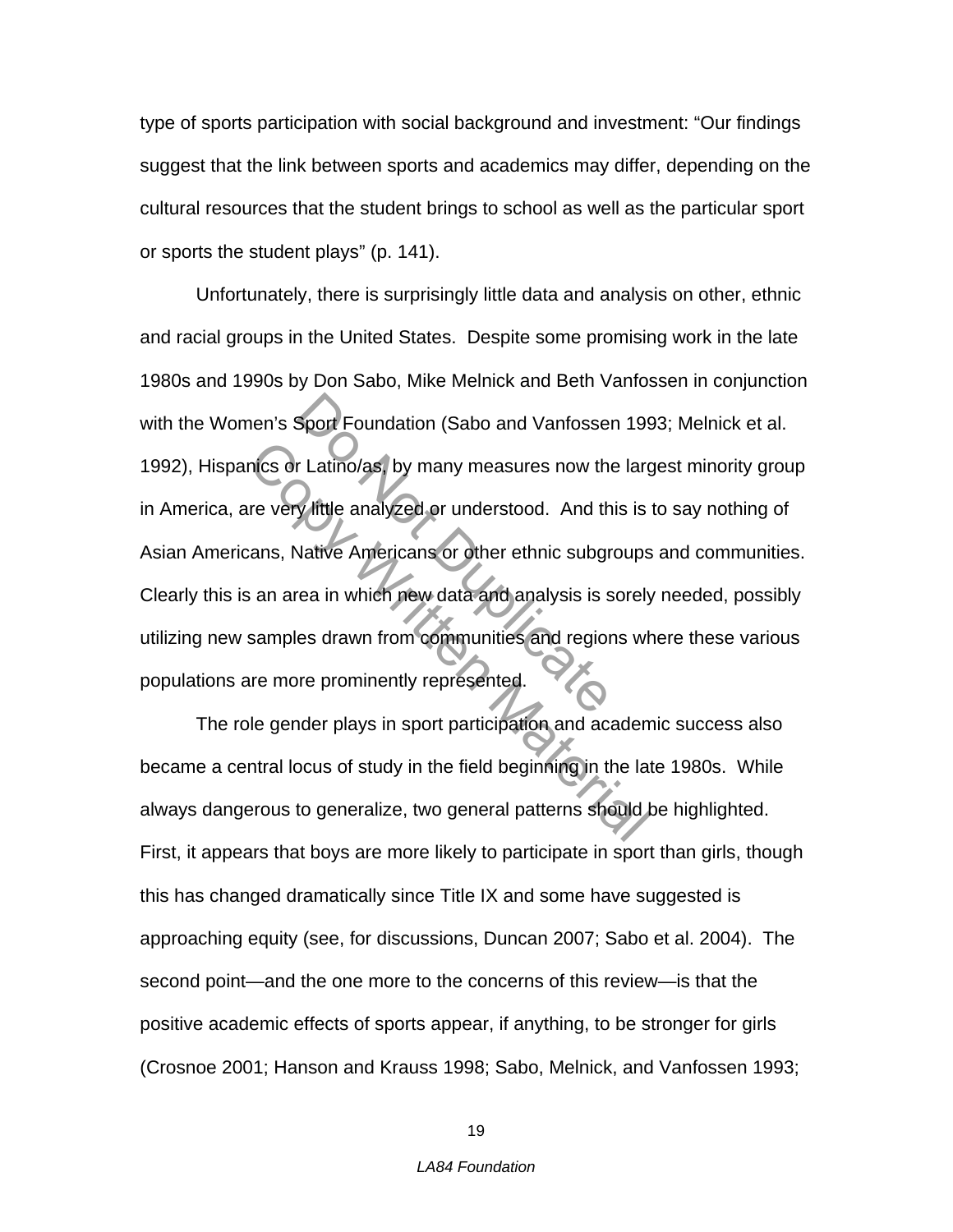for a dissenting study see Videon 2002), which is especially notable because girls tend to perform better academically than boys to begin with. In one of the most recent studies to the effect, for example, Troutman and Dufur (2007) use NELYS data and multilevel models with randomized effects to show that females who engage in interscholastic high school sports have higher odds of completing college than their non-athletic counterparts.

The deviance and delinquency literature<br>
ere. In terms of risk behaviors like drine<br>
eenage sex and other forms of delinq<br>
be negatively affected by sports partici<br>
Survey and range from peer pressure in<br>
the behaviors (fo The Terms of risk behaviors like drinking<br>
use, deenage sex, and other forms of delinquent<br>
s can be negatively affected by sports participatio<br>
comes vary and range from peer pressure in athle<br>
for risk behaviors (for a p A third point about the sport/education nexus for girls and young women that comes out of the deviance and delinquency literature (cited above) is also worth mentioning here. In terms of risk behaviors like drinking and drug use, substance abuse, teenage sex, and other forms of delinquent behavior, both boys and girls can be negatively affected by sports participation. Reasons given for these outcomes vary and range from peer pressure in athletic subcultures to a propensity for risk behaviors (for a brief review, see Hartmann and Massoglia 2007, pp. 498-500). However, the key points in this context are that these behaviors have potentially negative consequences for educational achievement and that young female athletes appear to be somewhat more likely to engage in them then male athletes (see for a fuller discussion Crosnoe 2002).

Institutional ContextsAnother area that has received a good deal of attention from researchers in recent years is the importance of school and community contexts on the educational outcomes of sport participation. Institutional context can include a whole host of factors and variables ranging from school quality to the composition of the student body (Guest and Schneider 2004) all the way to neighborhood or geographical region (Fauth et al. 2007) or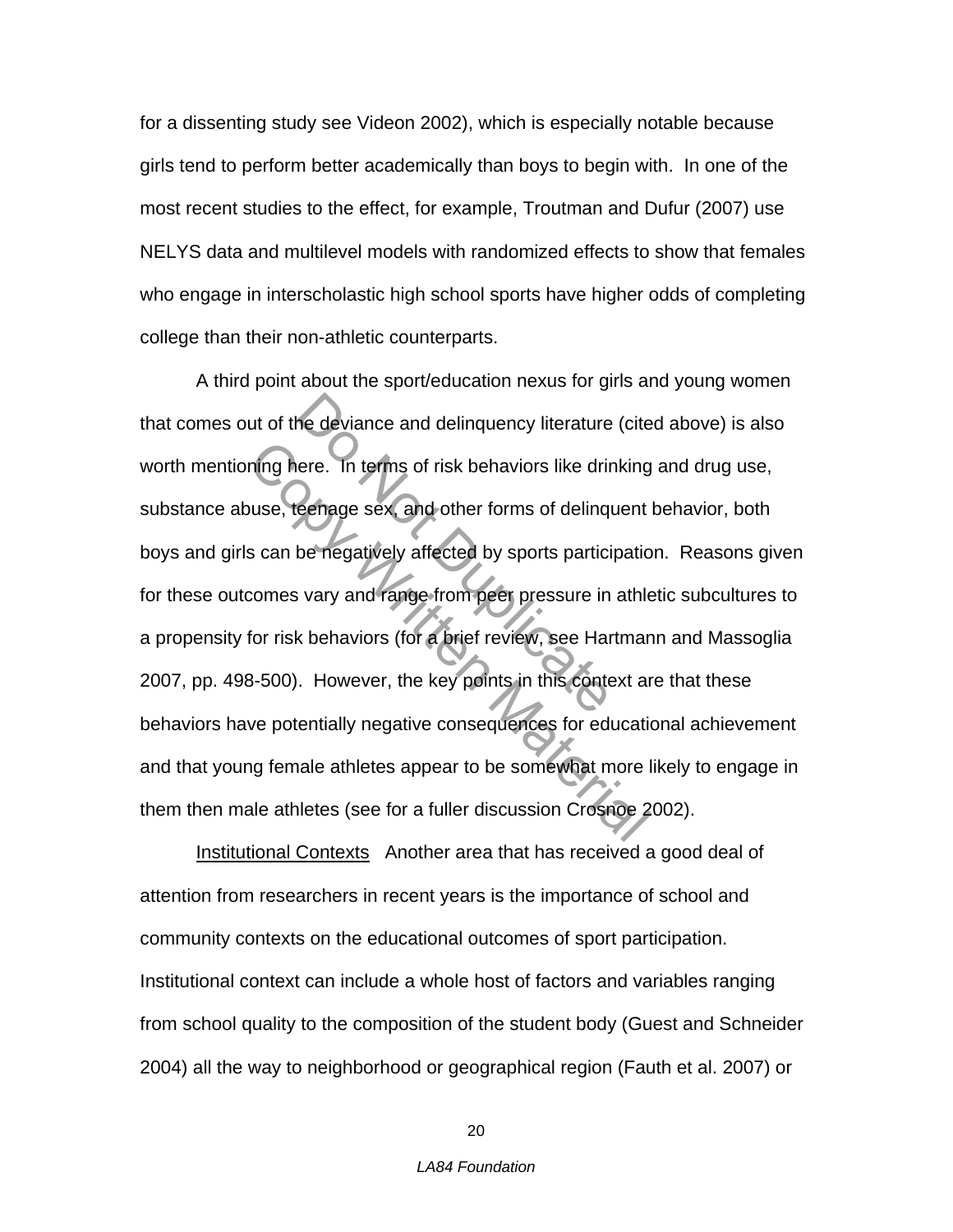the importance of sports in a school culture (Crosnoe 2001) or a coach's attitude about school and education more generally (Ryan and Segal 2006). The key point about school or institutional context is the environment within which sporting activities are pursued, and more specifically the question of how or to what extent there is a fit or match between athletic activities and broader academic or educational goals and outcomes. "Social context," as Guest and Schneider (2004) put it, "shapes the effect of participation as it relates to identity, achievement, and ambition" and does so in "ways that reflect school and community values" (p. 104).

ambition" and does so in "ways that ref<br>
(p. 104).<br>
Onat context of athletic participation is vector on the topic appears to indicate the<br>
vities have fairly clear and consistent b<br>
unticipation is a bit more variable. Usi alues' (p. 104).<br>
stitutional context of athletic participation is vitally<br>
research on the topic appears to indicate that which<br>
are activities have fairly clear and consistent benefit<br>
oort participation is a bit more va The institutional context of athletic participation is vitally important because the research on the topic appears to indicate that while many extracurricular activities have fairly clear and consistent benefits for academic outcomes, sport participation is a bit more variable. Using the example of athlete identity, Guest and Schneider (2004) summarize: "It seems that playing sports and participating in non-sports extracurricular activities are good for academic achievement regardless of the setting, while the value of identifying as an athlete depends upon the setting" (p. 98). The reason for this variable impact, according to Crosnoe (2001) is "rooted in how young people give meaning to the nature and implications of different types of behavior." In his view, "Modeling academic…trajectories without attention to proximate and structural context or issues of timing obscures important differences among students" (Crosnoe 2002, p. 334).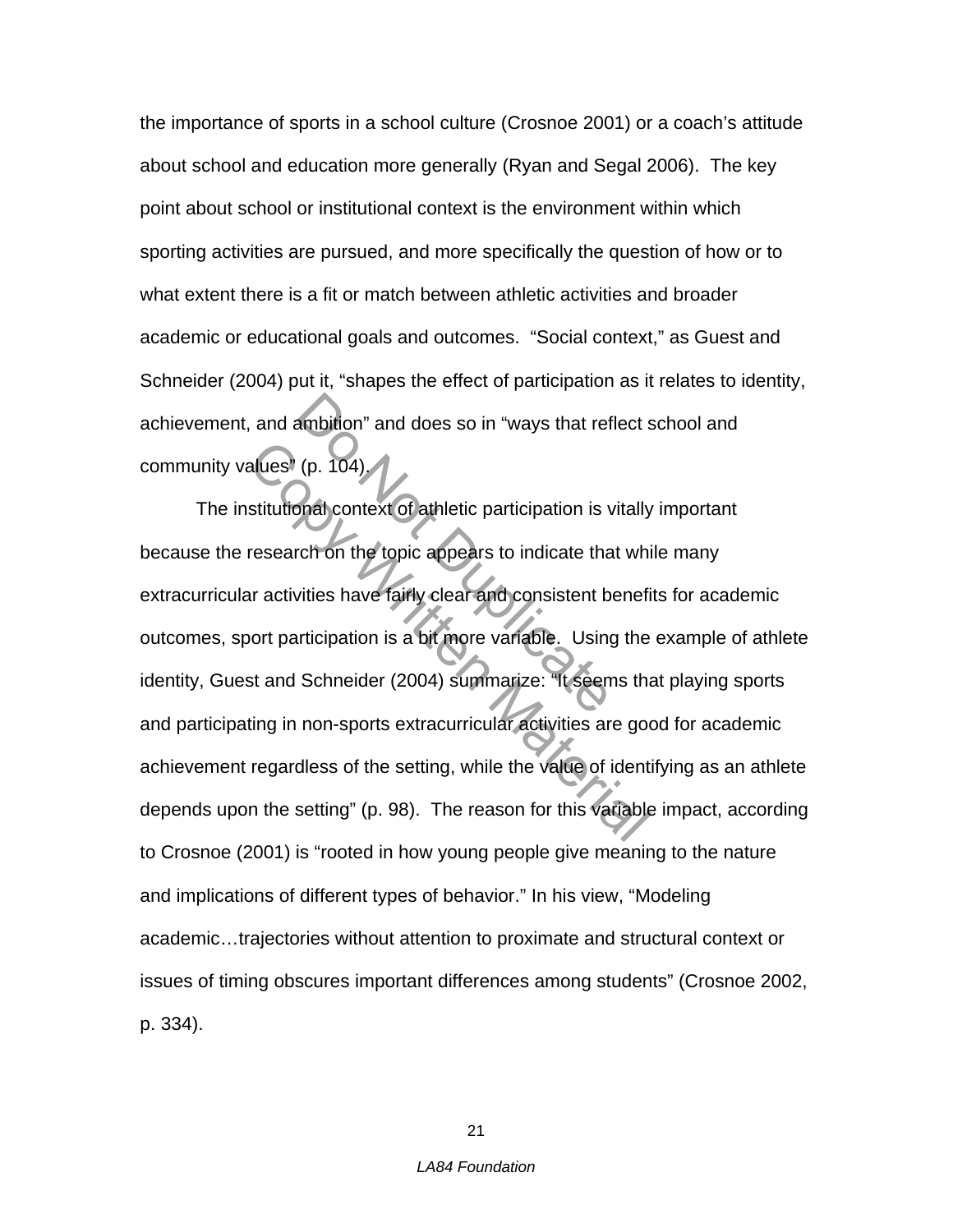nic success (above athletic success) are<br>bet effective in promoting academic act<br>2007). the most effective in promoting academic achieve<br>et al. 2007).<br>
Contract Material Control is a proper control of the Material Control of the Control of the Control of the Control of the Control of the Control of the Contro The roles that coach, teacher, and parent play in adolescent sports is perhaps the most obvious and significant example of environmental influence. Some of the most successful sport and education programs are those that can effectively integrate parents, teachers, and coaches into the high school sport experience (Cf. Hartmann 2003). Each of these groups can add an extra level of attention and encouragement to a successful sport and academic experience, but this too is dependent on context. Coaches who also teach and strongly encourage academic success (above athletic success) and teachers who support athletics are the most effective in promoting academic achievement (Coleman 1991; Gould et al. 2007).

22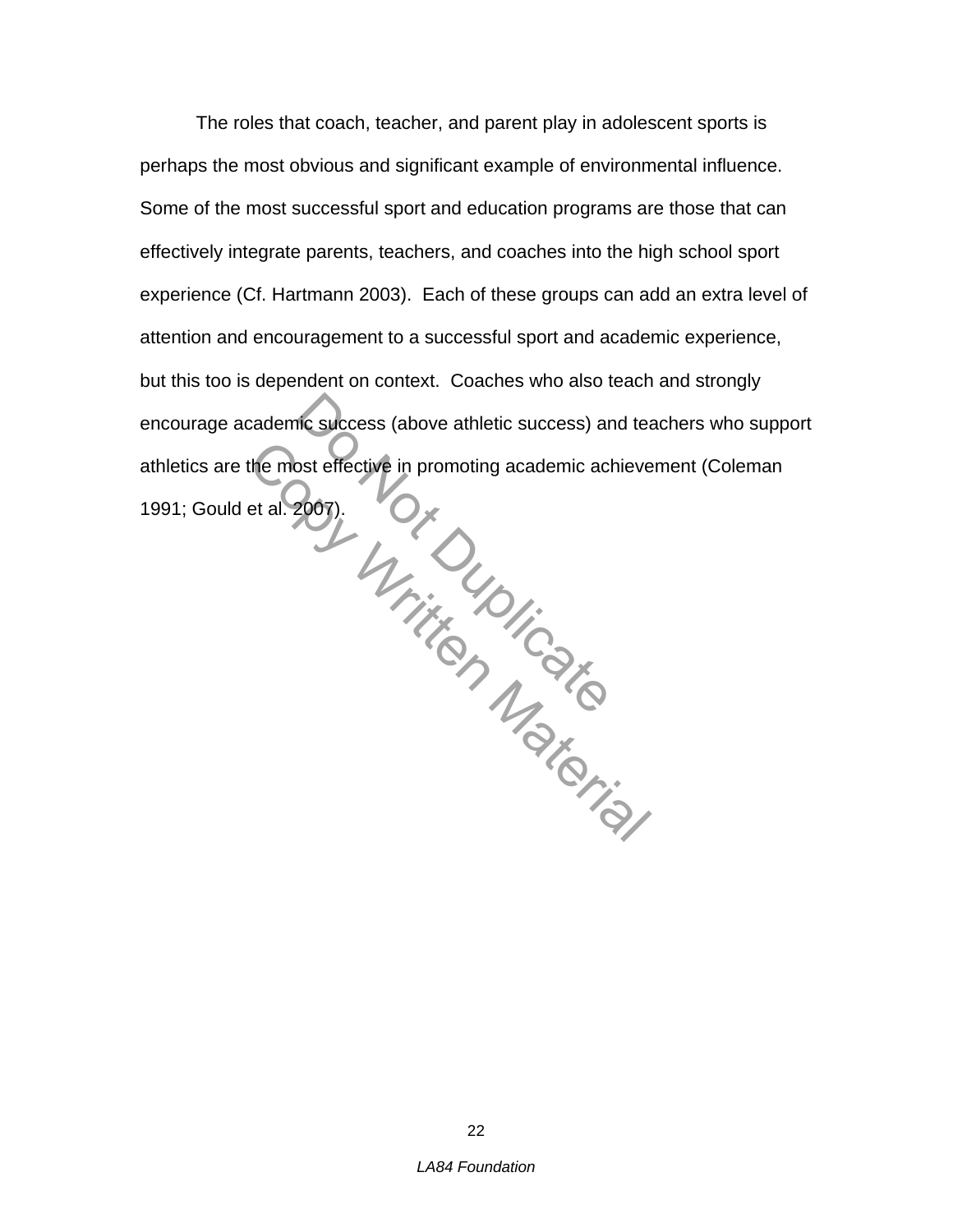## **III. Implications: Exploiting and Utilizing the Relationship**

The level and complexity of the interplayer ween interscholastic athletic activity and produced interpendency to overwhelm policy and produced series the opportunity that is presented that is presented that is not a cure-a in between interscholastic athletic activity and economies and seize the opportunity that is presented insign that sport is not a cure-all for every struggling secan create more effective programs that give adcouragement, Clearly, then, there is a strong, positive correlation between interscholastic athletic participation and educational performance. But it is also well-established that this relationship is not directly causal and is, in fact, contingent upon a number of social factors or variables including (if not limited to) social background, type and intensity of sports participation, and how sporting activities are contextualized and connected (or not connected) to academic attitudes and activities. Although the level and complexity of the interplay of factors affecting the relationship between interscholastic athletic activity and educational achievement has a tendency to overwhelm policy and program designers, it is possible to see and seize the opportunity that is presented instead. Simply by acknowledging that sport is not a cure-all for every struggling student in all situations, we can create more effective programs that give adolescents the attention, encouragement, and social bonding that they require using educationally-oriented sports programs as effectively as possible.

Here it is both useful and important to think about high school sports not as an inherently and automatically positive educational force but rather as more of what John MacAloon (2006; 1991) has called "an empty form," a tool whose social meaning and use and impact is dependent on the ways in which it is employed (see also Hartmann 2003; Coakley 2002). If not properly manipulated or utilized, sport can be detrimental to educational performance and outcomes. Through a careful examination of for whom, where, and when sport is used, athletic and school administrators can design programs that target their

23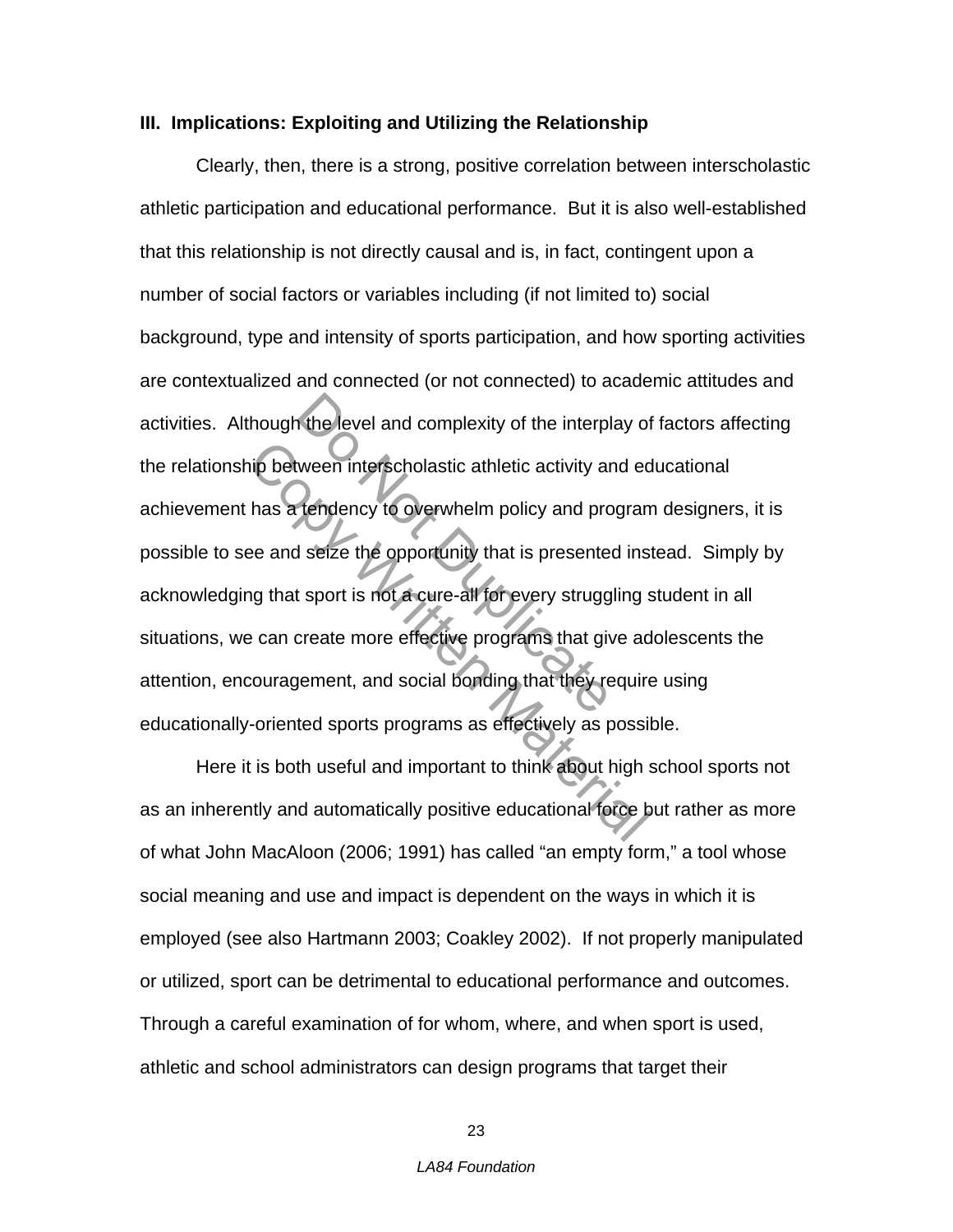community in the most beneficial way possible. Indeed, these findings and this way of thinking puts a great deal of emphasis and importance on the organization, design, and implementation of interscholastic sports programs and policies—especially on the ground, at the micro everyday level of practice where kids experience and understand their participation in sport and its relation to their education.

Nat can be controlled and therefore mu<br>
and implementation of school-based<br>
and intensity of sports participation; the<br>
communities one is dealing with; and the<br>
implement and context within which a sport<br>
or or or the spo Franchise and implementation of school-based athlet<br>
Franchise and intensity of sports participation; the dividends and communities one is dealing with; and the na<br>
morrisonment and context within which a sports pro<br>
Conte Here scholarly research and writing provides us with a road map of many of the key factors that can be controlled and therefore must be taken into account in the development and implementation of school-based athletic programs. These include: type and intensity of sports participation; the different subgrounds, backgrounds, and communities one is dealing with; and the nature of the institutional environment and context within which a sports program is located and experience.

 In terms of program design and implementation, two implications should be highlighted. First, it will be important to identify the social subgroups that are most in need of positive, proactive educational intervention in and through their scholastic sports participation and to design and implement sports activities with them and their needs at the forefront. The second implication has to do with creating the proper educational environment for athletic participation, finding the proper balance or relationship between academics and athletes. This process should be a two-pronged effort. One side of the equation would be to educate school administrators and teachers on the potential value of sports participation for educational outcomes. The other aspect—and that one that sports advocates

24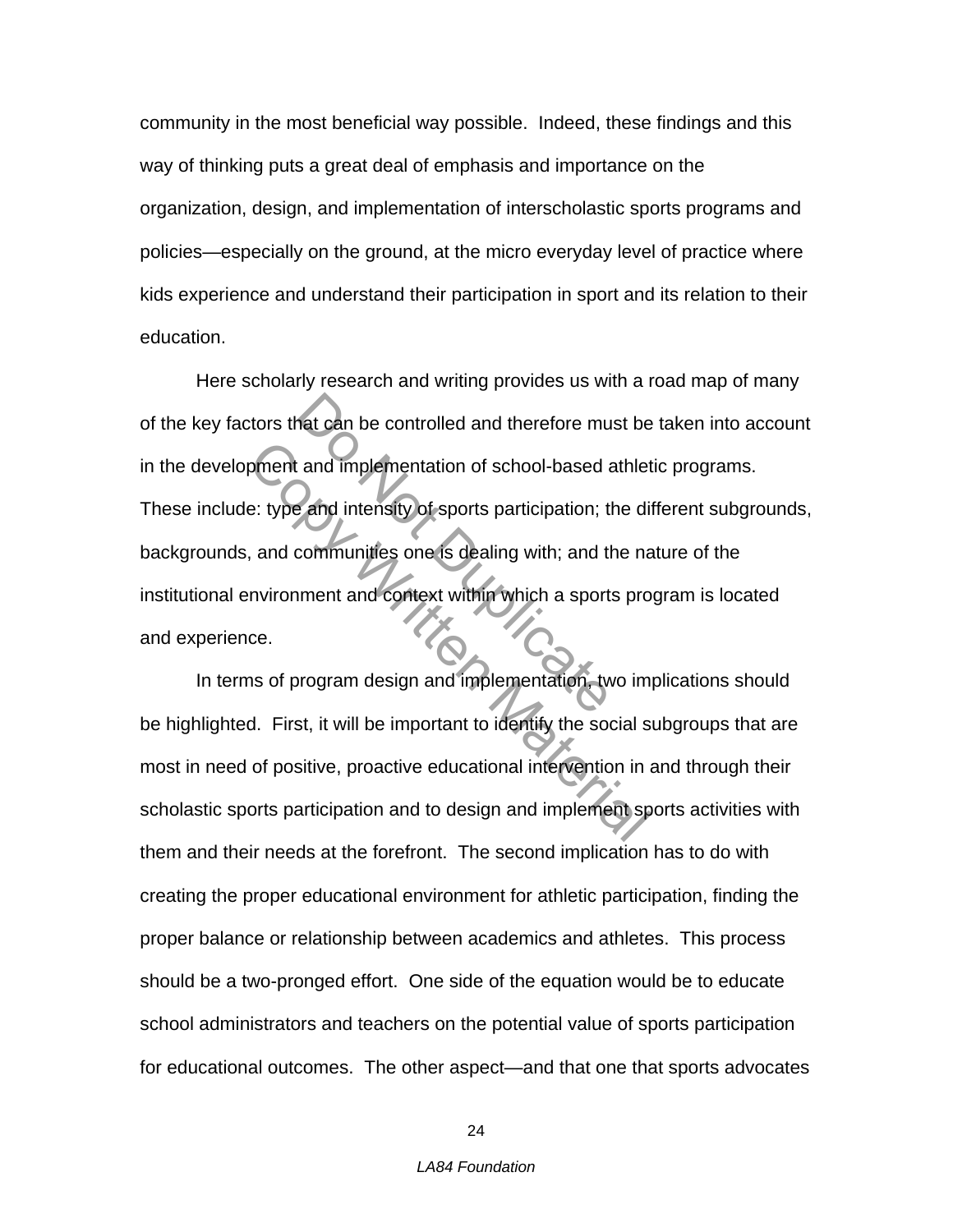and practitioners have far more ability and responsibility to deal with—is to educate and train high school coaches and others involved with interscholastic sports on the nature of the relationship and how to facilitate it. Here, the ideas and practices of a program like the one operated by Larry Hawkins at the University of Chicago's community outreach office for many years might be an invaluable resource and guide (see, for discussion, Hartmann 2003).

and writing on this topic. For all that s<br>rrelation between interscholastic high s<br>ducational achievement, a clear, definit<br>isms and factors that produce this rela<br>also need to better understand how the<br>se groups of studen Concellation between interscholastic high schoomed and educational achievement, a clear, definitive uncellantisms and factors that produce this relations<br>1. We also need to better understand how these diverse groups of stu Finally and in conclusion, it is necessary to reiterate the need for continued research and writing on this topic. For all that scholars know about the basic, statistical correlation between interscholastic high school sports participation and educational achievement, a clear, definitive understanding of the causal mechanisms and factors that produce this relationship is still waiting to be developed. We also need to better understand how these processes work differently for diverse groups of student-athletes and the institutional conditions and practice that can facilitate or inhibit achievement. This means not only *more* research but better, more sophisticated research: studies and analyzes that have larger, more representative samples and that collect better, more multifaceted measures of types and intensity of sports participation and the actual relationships of sports programs to the school and academic curriculum. Perhaps most important of all for practitioners, we need studies devoted not only to analysis but also to evaluation of existing sports programs and policies that are effective and that can therefore serve as models and prototypes for future program design and development.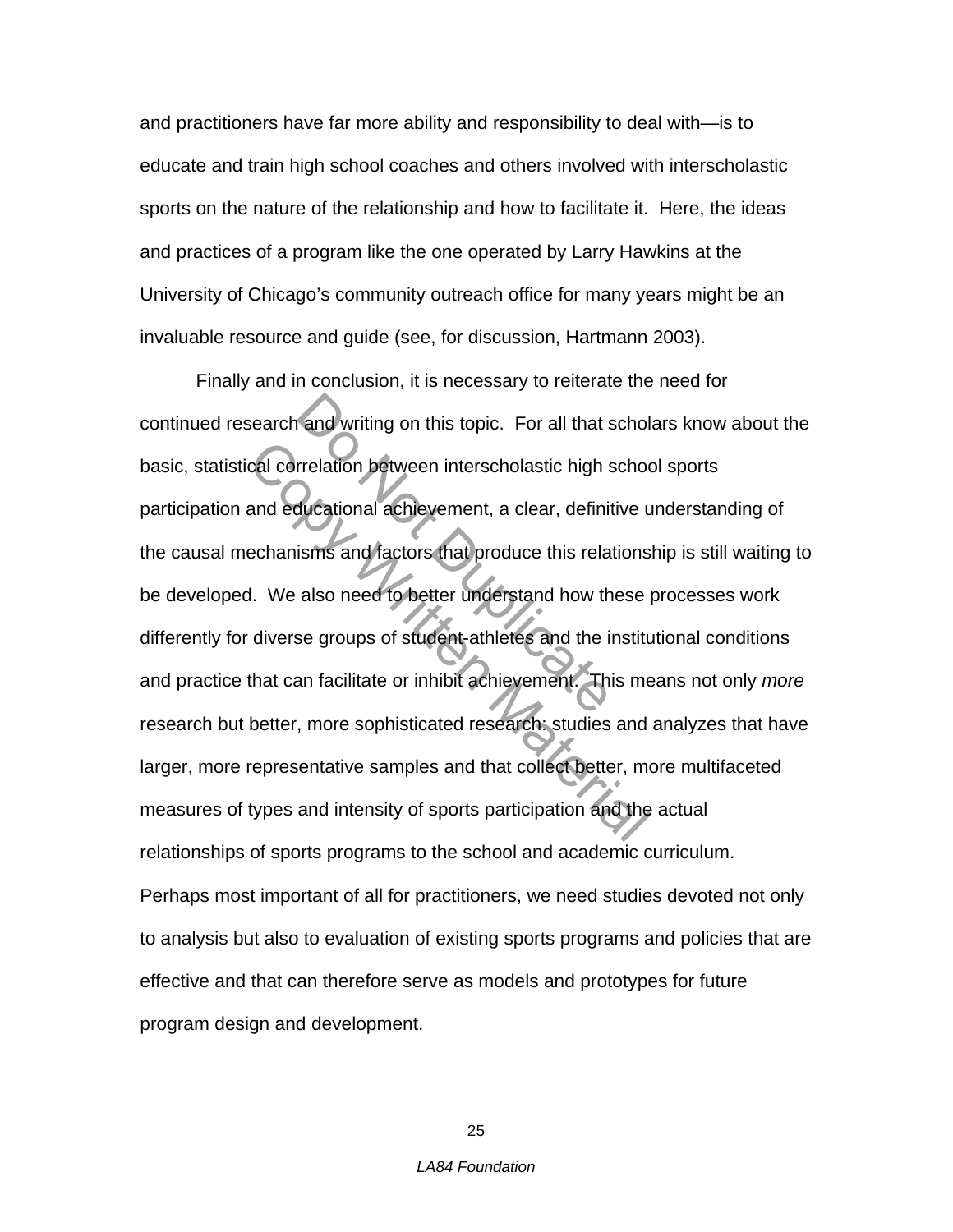While much remains to be done, a solid foundation of research and writing is also clearly in place, a body of work that can help us guide and direct sports programs and policies toward even better, more positive educational outcomes and impacts.

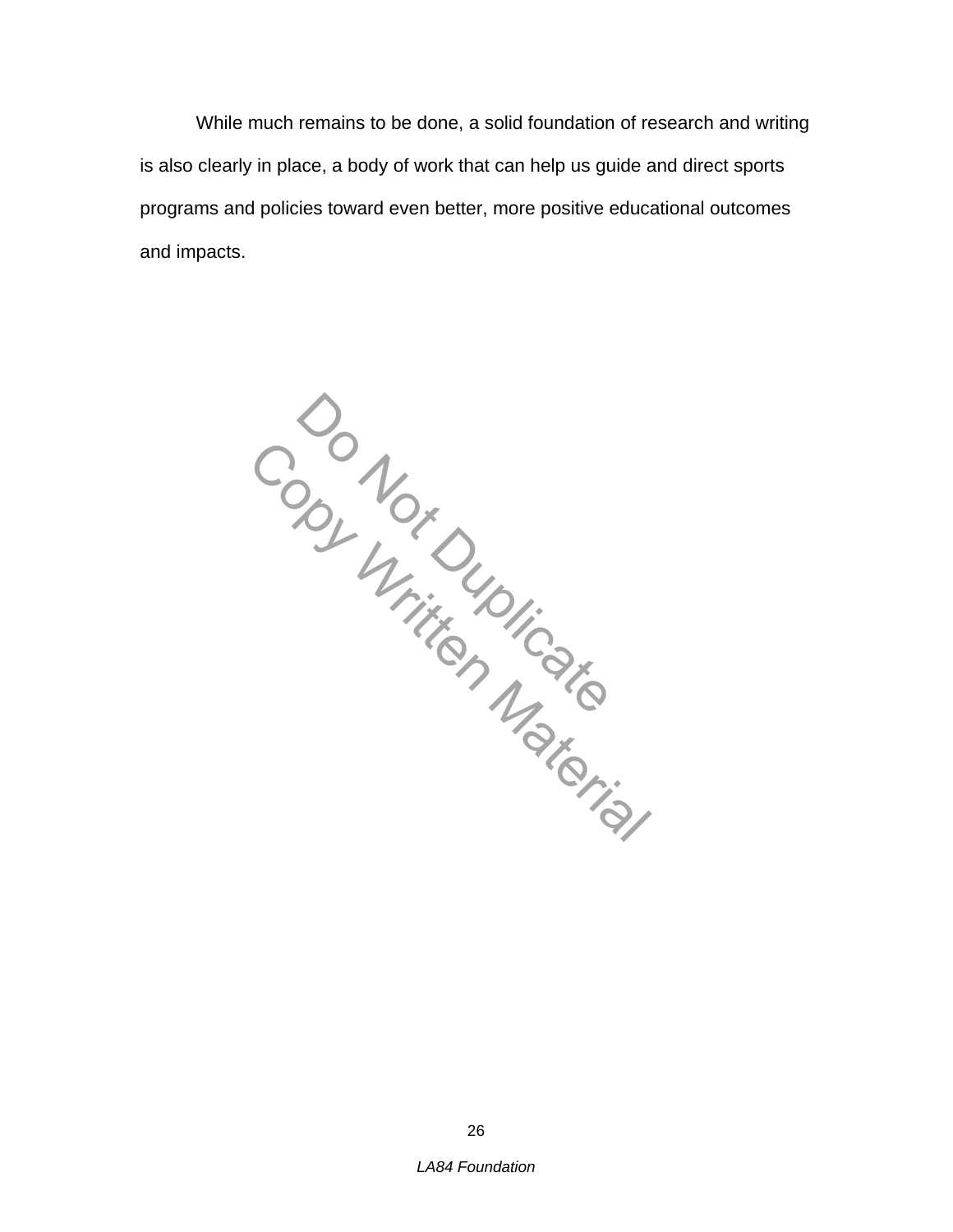### **BIBLIOGRAPHY**

- Alwin, Duane F. and Luther B. Otto. (1977). Athletics, aspirations, and attainments. *Sociology of Education*, 50 (2), 102-113.
- Barber, B. L., Eccles, J. S., & Stone, M. R. (2001). Whatever happened to the jock, the brain, and the princess? Young adult pathways linked to adolescent activity involvement and social identity. *Journal of Adolescent Research, 16*(5), 429-455.
- Barron, J. M., Ewing, B. T., & Waddell, G. R. (2000). The effects of high school athletic participation on education and labor market outcomes. *The Review of Economics and Statistics, 82*(3), 409-421.
- B. I., & Waddell, G. R. (2000). The effect<br>education and labor market outcomes. Th<br>2(3), 409-421.<br>An D. Langley, Terrie E. Moffitt, and Steph<br>quency: An analysis of the deterrence hype<br>urnal of Sports Medicine, 30, 335-341 Stics, 82(3), 409-421.<br>
J., John D. Langley, Terrie E. Moffitt, and Stephen W<br>
delinquency: An analysis of the deterrence hypothes<br>
tish Journal of Sports Medicine, 30, 335-341.<br>
H., II. (1981). Race, athletics, and educat Begg, Dorothy J., John D. Langley, Terrie E. Moffitt, and Stephen W. Marshall. (1996). Sport and delinquency: An analysis of the deterrence hypothesis in a longitudinal study. *British Journal of Sports Medicine, 30*, 335-341.
- Braddock, J. H., II. (1981). Race, athletics, and educational attainment: Dispelling the myths. *Youth and Society, 12*(3), 335-350.
- Chalip, L. (1980). Social learning theory and sport success: Evidence and implication. *Journal of Sport Behavior, 3*(2), 76-85.
- Chalip, L., Csikszentmihalyi, M., Kleiber, D., & Larson, R. (1984). Variations of experience in formal and informal sport. *Research Quarterly for Exercise & Sport, 55*(2), 109-116.
- Coakley, J. (2002). Using sports to control deviance and violence among youths: Let's be critical and cautious. Pp. 13-30 Gatz, M. (ed.), *Paradoxes of Youth and Sport,*  Albany, N.Y., State University of New York Press.
- Coleman, J. S. (1961). *The adolescent society: The social life of the teenager and its impact on education*. New York: Free Press.
- Coleman, J. S. (1991). Sport as an educational tool. *School Sports and Education,*  (Chicago: University of Chicago), National conference issue, 3-5.

27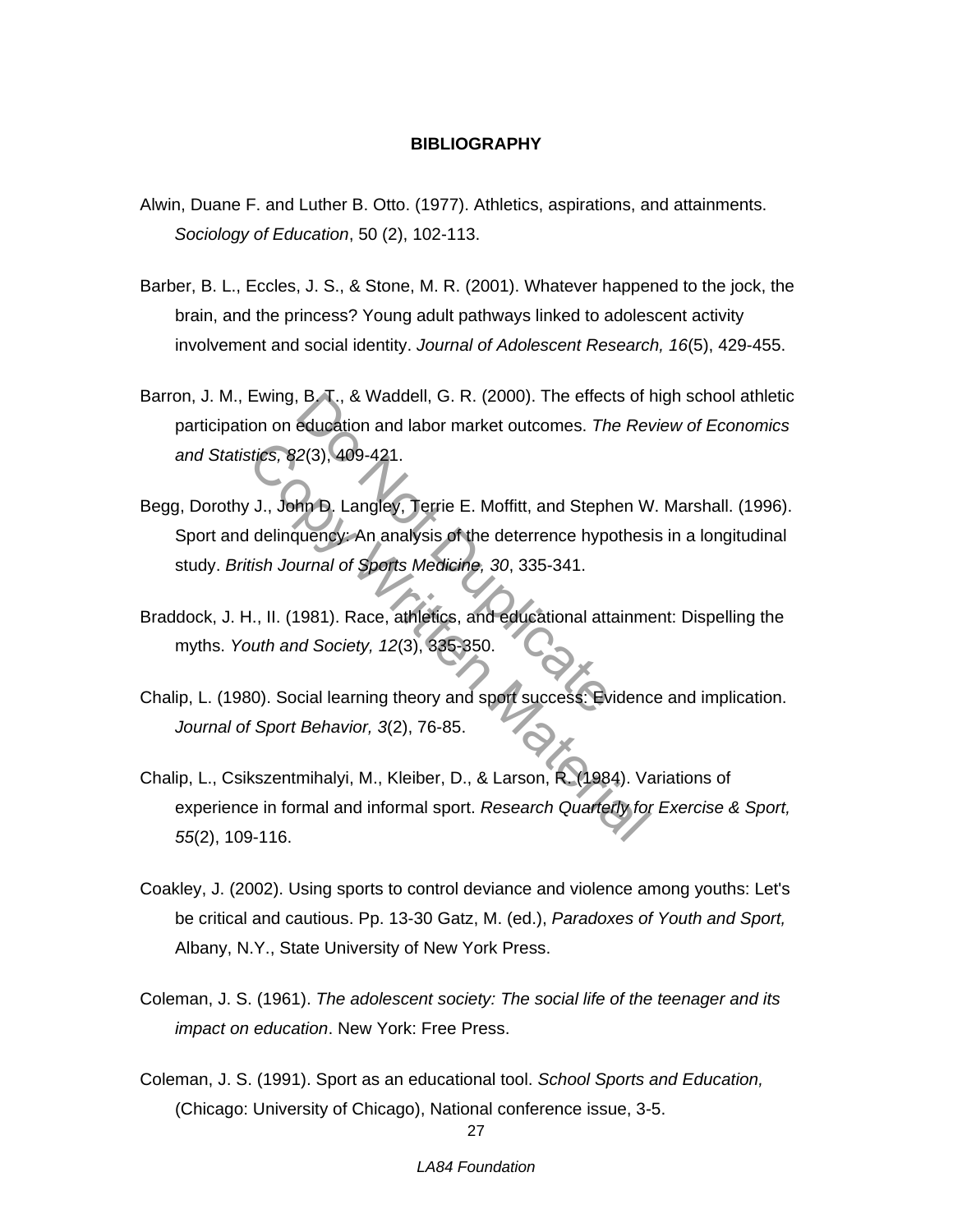- Crosnoe, R. (2001). The social world of male and female athletes in high school. *Sociological Studies of Children and Youth*, *8*, 89-110.
- Crosnoe, R. (2002). Academic and health-related trajectories in adolescence: The intersection of gender and athletics. *Journal of Health and Social Behavior, 43*(3), 317-335.
- Curtis, J. W. McTeen, and P. White. (2003). Do high school athletes earn more pay? Youth sports participation and earnings as an adult. *Sociology of Sport Journal*, 20 (1): 348-385.
- Teaching life skills through sport. Pp. 49-4<br>
d by M. Gatz, M.A. Messner, and S.J. Ball<br>
2. C. V., & Smith, R. (2005). Participation in<br>
ctivities and adolescent adjustment. Journ<br>
D. Sociological dimensions of girls physi Danish, S. J. (2002). Teaching life skills through sport. Pp. 49-60 in *Paradoxes of Youth and Sport*, edited by M. Gatz, M.A. Messner, and S.J. Ball-Rokeach. Albany, NY: SUNY Press.
- t, edited by M. Gatz, M.A. Messner, and S.J. Ball-Roke<br>
Incomes Material Control and Adolescent adjustment. Journal of<br>
T6.<br>
(2007). Sociological dimensions of girls physical activities<br>
(2007). Sociological dimensions of Darling, N., Caldwell, L. L., & Smith, R. (2005). Participation in school-based extracurricular activities and adolescent adjustment. *Journal of Leisure Research, 37*(1), 51-76.
- Duncan, M. C. (2007). Sociological dimensions of girls' physical activity participation. Tucker Center for the Study of Women and Girls in Sport, Working Paper, Minneapolis, University of Minnesota.
- Eccles, J. S., & Barber, B. L. (1999). Student council, volunteering, basketball, or marching band: What kind of extracurricular involvement matters? *Journal of Adolescent Research, 14*(1), 10-43.
- Eccles, J. S., Barber, B. L., Stone, M., & Hunt, J. (2003). Extracurricular activities and adolescent development. *Journal of Social Issues, 59*(4), 865-889.
- Eitle, D., Turner, R. J., & Eitle, T. M. (2003). The deterrence hypothesis reexamined: Sports participation and substance use among young adults. *Journal of Drug Issues, 33*(1), 193-221.
- Eitle, T. M., & Eitle, D. J. (2002). Race, cultural capital, and the educational effects of participation in sports. *Sociology of Education, 75*(2), 123-146.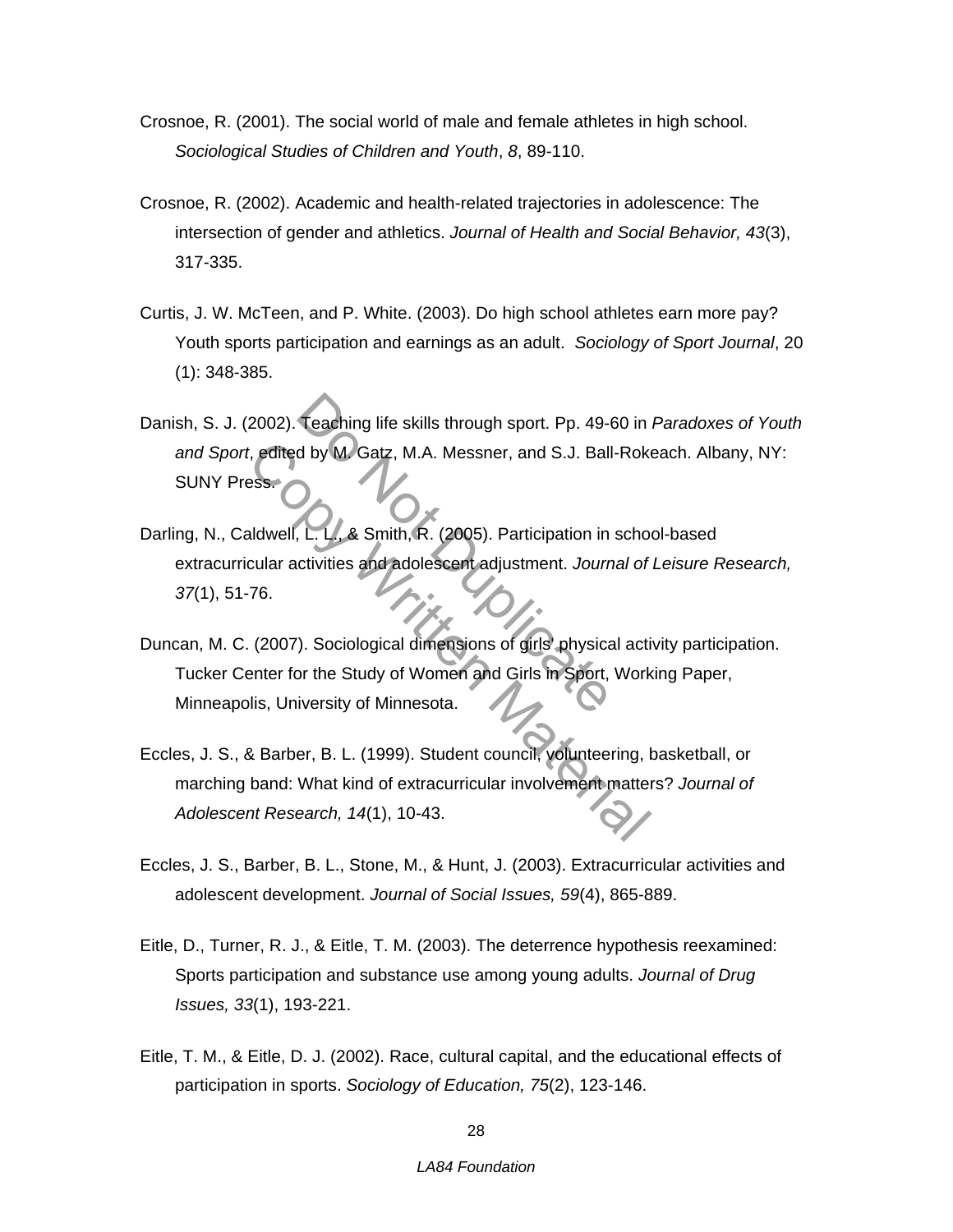- Ewing, B. T. (1995). High school athletics and the wages of black males. *Review of Black Political Economy, 24*(1), 65-65.
- Ewing, B. T. (2007). The labor market effects of high school athletic participation evidence from wage and fringe benefit differentials. *Journal of Sports Economics,*  8(3), 255-265.
- Ewing, M.E., L.A. Gano-Overway, C.F. Branta, and V.D. Seefeldt. (2002). The role of sports in youth development. Pp. 31-48 in in *Paradoxes of Youth and Sport*, edited by M. Gatz, M.A. Messner, and S.J. Ball-Rokeach. Albany, NY: SUNY Press.
- L., & Brooks-Gunn, J. (2007). Does the r<br>
youth's after-school time activities and de<br>
lysis. Developmental Psychology, 43(3), 7<br>
riticipation in high school competitive sport<br>
ibution to academic goals? Sociology of S<br>
. Fauth, R. C., Roth, J. L., & Brooks-Gunn, J. (2007). Does the neighborhood context alter the link between youth's after-school time activities and developmental outcomes? A multilevel analysis. *Developmental Psychology*, 43(3), 760-777.
- Fejgin, N. (1994). Participation in high school competitive sports: A subversion of school mission or contribution to academic goals? *Sociology of Sport Journal, 11*(3), 211- 230.
- Express youth's after-school time activities and developmental Psychology, 43(3), 760-71<br>
14). Participation in high school competitive sports: A s<br>
14). Participation in high school competitive sports: A s<br>
16). Contribut Fisher, M., Juszczak, L., & Friedman, S. (1996). Sports participation in an urban high school: Academic and psychological correlates. *Journal of Adolescent Health, 18*(5), 329-334.
- Foley, Douglas E. 1990. The great American football ritual: Reproducing race, class, and gender inequality. *Sociology of Sport Journal*, 7(2): 111-135.
- Goldsmith, Pat Antonio. (2004). Schools' role in shaping race relations: Evidence on friendliness and conflict. *Social Problems*, 51(4), 587-612.

\_\_\_\_\_. (2003). Race relations and racial patterns in school sports participation. *Sociology of Sport Journal*, 20(2), 147-171.

Gould, D., Collins, K., Lauer, L., & Chung, Y. (2007). Coaching life skills through football: A study of award winning high school coaches. *Journal of Applied Sport Psychology, 19*(1), 16-37.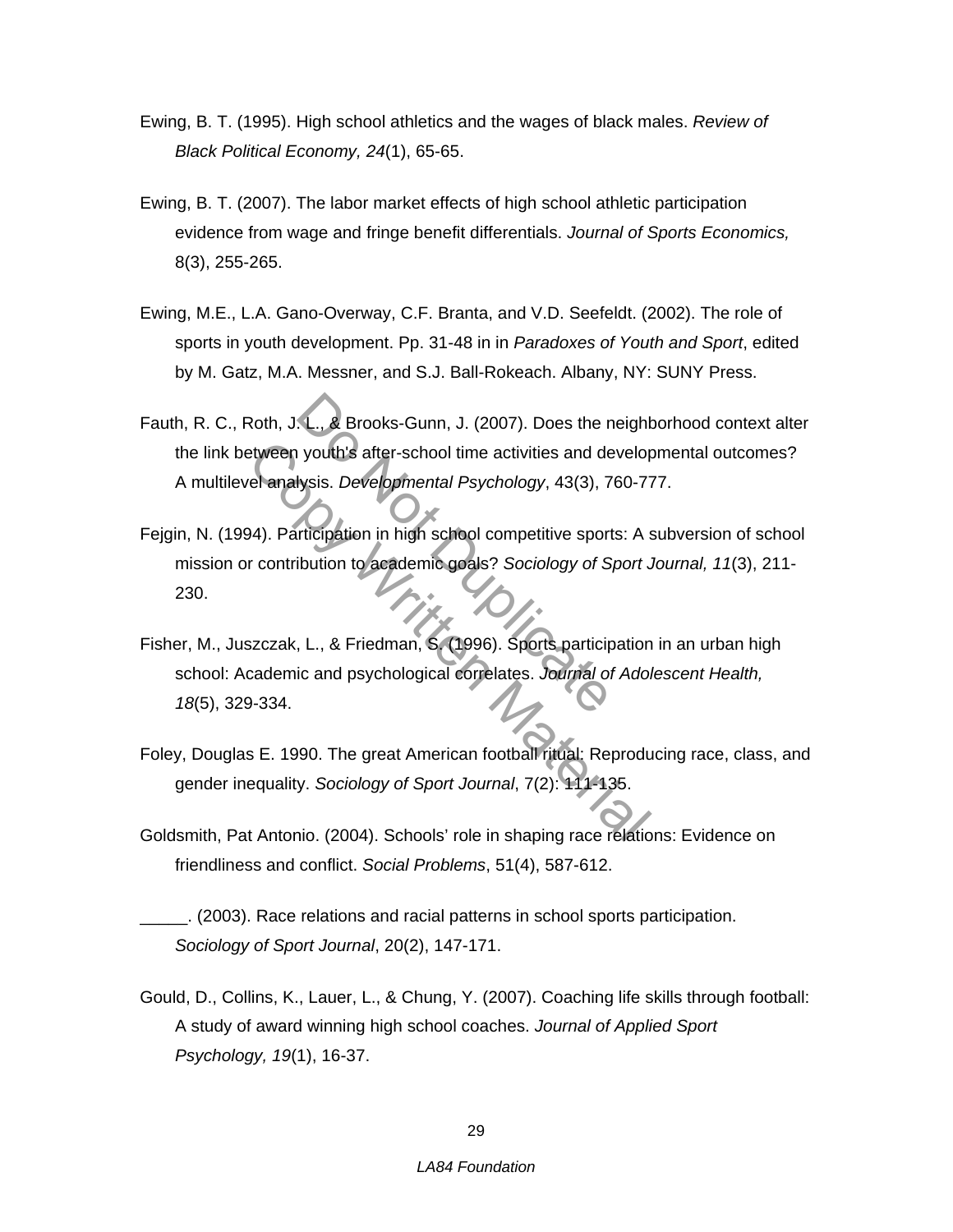- Guest, A., & Schneider, B. (2003). Adolescents' extracurricular participation in context: The mediating effects of schools, communities, and identity. *Sociology of Education, 76*(2), 89-109.
- Hanks, Michael and Bruce Eckland. (1976). Athletics and social participation in the educational attainment process. *Sociology of Education*, 49, 271-294.
- Hanson, S.L. and R.S. Krauss. (1998). Women, sports, science: Do female athletes have an advantage? *Sociology of Education*, 71, 93-110.
- Hartmann, D. (2003). Theorizing sport as social intervention: A view from the grassroots. *Quest,* 55, 118-140.
- 140.<br>
Sisoglia, M. (2007). Reassessing the relation<br>
140.<br>
Sisoglia, M. (2007). Reassessing the relation<br>
1 Quarterly, 48, 485-505.<br>
Que, and P. Donnolly. 2007. Sport, volunts<br>
1 Journal, 24(2): 206-223.<br>
6). Extracurricul 8 Massoglia, M. (2007). Reassessing the relationship<br>ort participation and deviance: Evidence of enduring,<br>plogical Quarterly, 48, 485-505.<br>Levesque, and P. Donnolly. 2007. Sport, volunteerism<br>of Sport Journal, 24(2): 206-Hartmann, D., & Massoglia, M. (2007). Reassessing the relationship between high school sport participation and deviance: Evidence of enduring, bifurcated effects. *The Sociological Quarterly, 48*, 485-505.
- Harvey, J., M. Levesque, and P. Donnolly. 2007. Sport, volunteerism, and social capital. *Sociology of Sport Journal*, 24(2): 206-223.
- Hoffmann, J. P. (2006). Extracurricular activities, athletic participation, and adolescent alcohol use: Gender-differentiated and school-contextual effects. *Journal of Health and Social Behavior, 47*(3), 275-290.
- Holland, Alyce and Thomas, Andre. (1987). Participation in extracurricular activities in secondary school: What is known, what needs to be known. *Review of Educational Research, 57*(Winter), 437-466.
- Howell, F. M., Miracle, A. W., & Rees, C. R. (1984). Do high school athletics pay? The effects of varsity participation on socioeconomic attainment. *Sociology of Sport Journal, 1*(1), 15-25.
- Hughes, R., and Coakley, J. (1991). Positive deviance among athletes: The implications of over conformity to the sport ethic. *Sociology of Sport Journal, 8*(4), 307-325.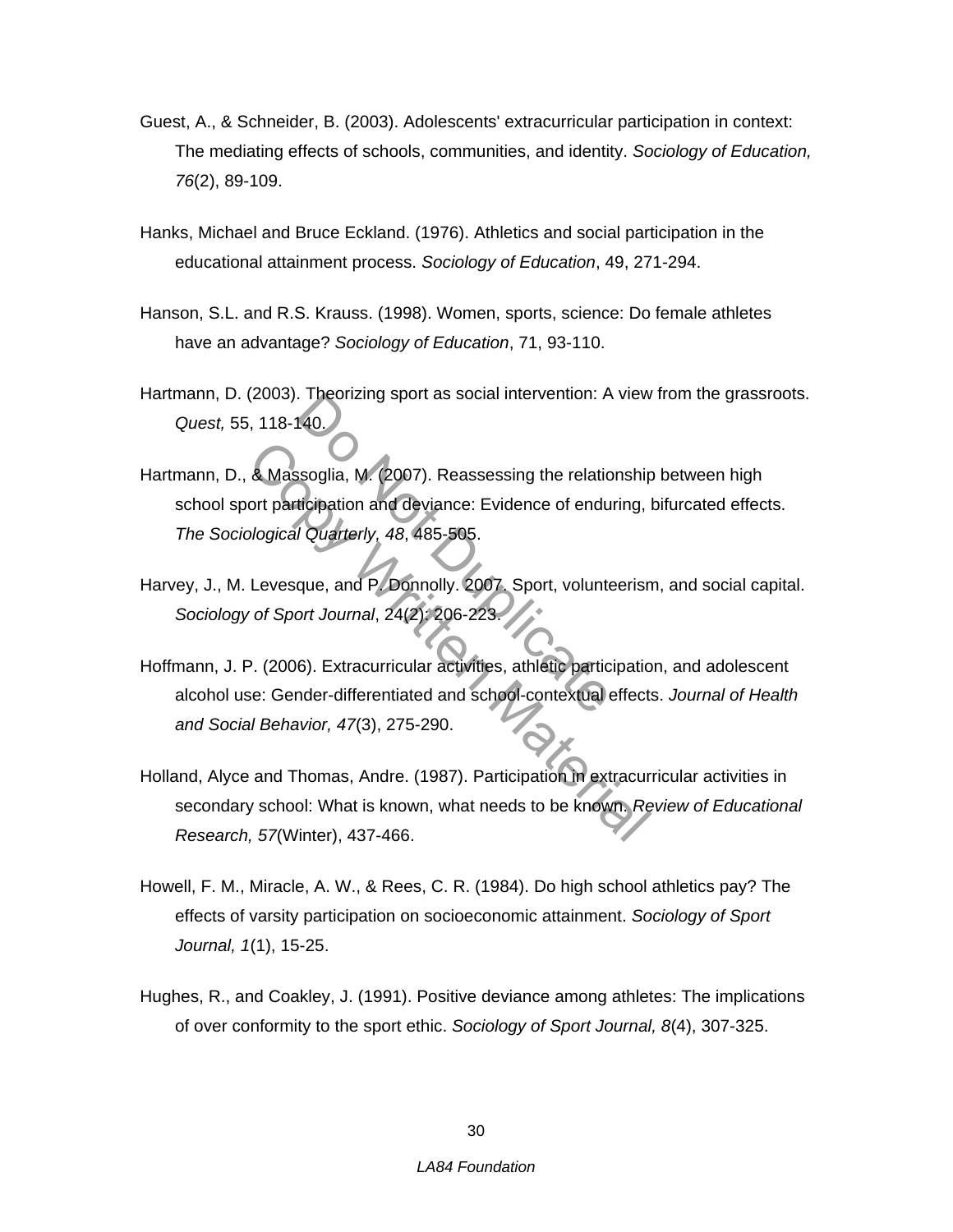- Jordan, W. J. (1999). Black high school students' participation in school-sponsored sports activities: Effects on school engagement and achievement. *The Journal of Negro Education,* Winter, 54-71.
- Landers and Landers. (1978). Socialization via interscholastic athletics. *Sociology of Education*, 51, 299-303.
- Larson, Reed. (1994). Youth organizations, hobbies and sports as developmental contexts. Pp. 46-65 in *Adolescence in Context*, edited by Rainer Silberstein and Eberhard Todt. New York: Springer-Verlag.
- Secondary school extracurricular involver<br>fixed effects approach. *Economics of Edu*<br>06. The theory of spectacle: Reviewing Oly<br>16. The theory of spectacle: Reviewing Oly<br>16. Henrify and Global Sporting Events, edited<br>17. Lipscomb, S. (2006). Secondary school extracurricular involvement and academic achievement: A fixed effects approach. *Economics of Education Review,* 26(4), 463-472.
- ent. A fixed effects approach. *Economics of Education*<br>
U. (2006). The theory of spectacle: Reviewing Olympic<br>
Onal Identity and Global Sporting Events, edited by Tc<br>
Y: SUNY Press.<br>
What does sport teach? Why not differe MacAloon, J. J. (2006). The theory of spectacle: Reviewing Olympic ethnograpy. Pp. 15- 40 in *National Identity and Global Sporting Events*, edited by Tomlinson and Young. Albany, NY: SUNY Press.

\_\_\_\_\_. (1991). What does sport teach? Why not differential equations, ancient-history, American social studies, human biology...? *School Sports and Education (Chicago: University of Chicago),* National Conference Issue, 9-14.

- Mahoney, Joseph L. and Robert B. Cairns. (1997). Do extracurricular activities protect against early school dropout? *Developmental Psychology, 33*(2), 241-253.
- Marsh, H. W. (1992). Extracurricular activities: Beneficial extension of the traditional curriculum or subversion of academic goals? *Journal of Educational Psychology, 84*(4), 553-562.
- Marsh, H. W., & Kleitman, S. (2003). School athletic participation: Mostly gain with little pain. *Journal of Sport & Exercise Psychology, 25*(2), 205-228.
- McCormick, Jane B. and Laurence Chalip. (1988). Sport as socialization: A critique of methodological premises. *Social Science Journal,* 25, 83-92.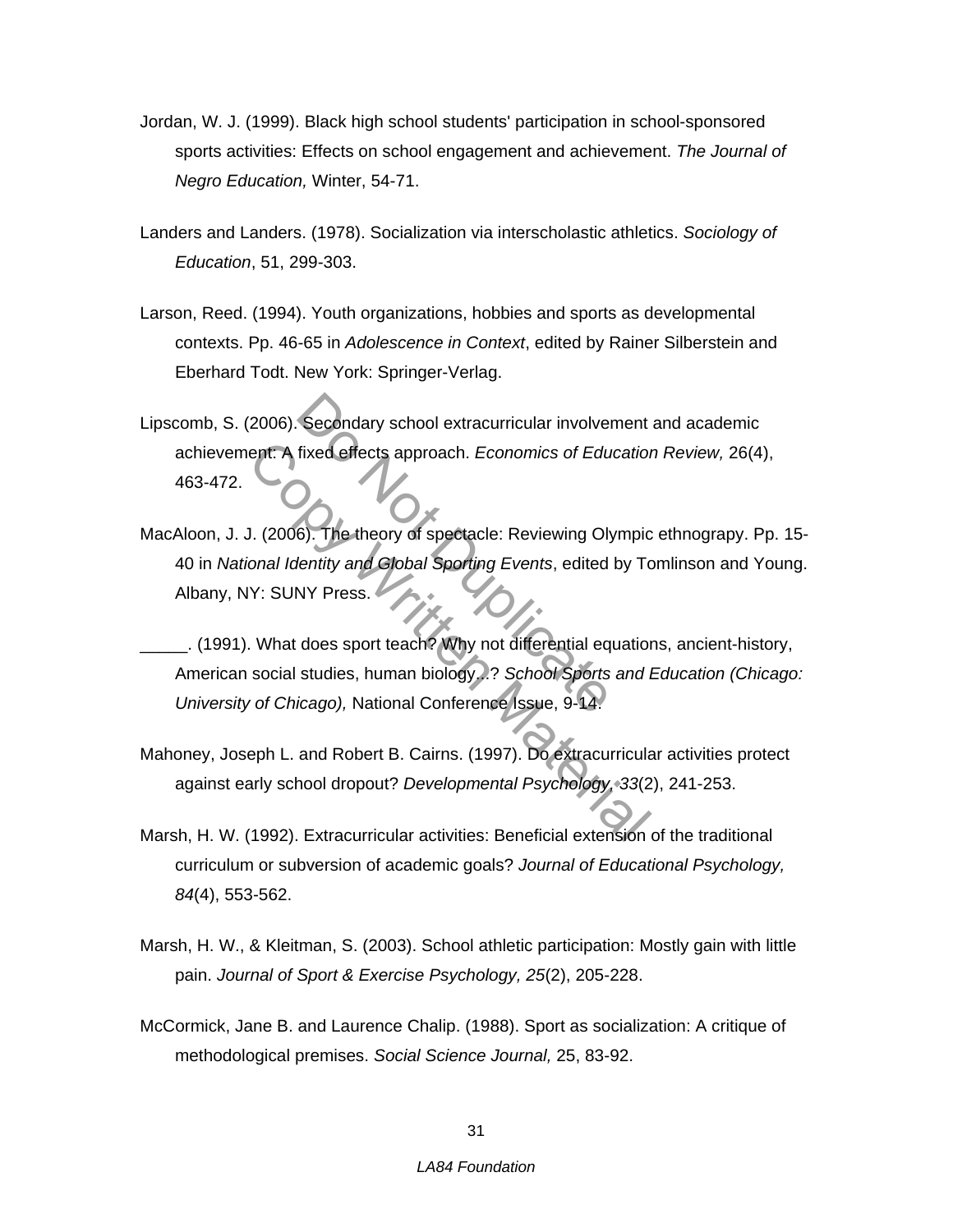- McHale, J.P., P.G. Vinden, L. Bruett, D. Richton, D. Shaw, and B. South. 2005. Patterns of personal and social adjustment among sport-involved and noninvolved urban middle school children. *Sociology of Sport Journal*, 22(2), 119-136.
- McNeal, R. B. (1995). Extracurricular activities and high school dropouts. *Sociology of Education, 68*, 62-81.
- McNeal, R. B. (1999). Participation in high school extracurricular activities: Investigating school effects. *Social Science Quarterly, 80*(2), 291-309.
- Melnick, M. J., Sabo, D. F., and Vanfossen, B. (1992). Educational effects of interscholastic athletic participation on African-American and Hispanic youth. *Adolescence, 27*, 295-308.
- Miller, K. E., Melnick, M. J., Barnes, G. M., Farrell, M. P., and Sabo, D. (2005). Untangling the links among athletic involvement, gender, race, and adolescent academic outcomes. *Sociology of Sport Journal, 22*(2), 178-193.
- D. F., and varilossen, B. (1992). Education<br>thletic participation on African-American a<br>7, 295-308.<br>M.J., Barnes, G. M., Farrell, M. P., and S.<br>mes. Sociology of Sport Journal, 22(2), 17<br>bo, M.P. Farrell, G. M. Barnes, and noe, 27, 295-308.<br>
Ielnick, M.J., Barnes, G. M., Farrell, M. P., and Sabo,<br>
g the links among athletic involvement, gender, race,<br>
outcomes. Sociology of Sport Journal, 22(2), 178-19:<br>
F. Sabo, M.P. Farrell, G. M. Barnes, Miller, K.E., D. F. Sabo, M.P. Farrell, G. M. Barnes, and M. J. Melnick. (1999). Sports, sexual behavior, contraceptive use, and pregnancy among female and male high school students: Testing cultural resource theory." *Sociology of Sport Journal*, 16, 366-387.
- NASBE, Special Commission. *Athletics and achievement: The report of the national commission on high school athletics in an era of reform* (2004). Alexandria, VA: National Association of State Boards of Education. (Retrieved Oct. 29, 2007, http://www.nasbe.org/healthy\_schools/publications/Athletics.)
- Otto, Luther B. and Duane F. (1977). High school context effects on aspirations. *Sociology of Education*, 50(4), 259-273.
- Perks, Thomas. 2007. Does sport foster social capital? The contribution of sport to a lifestyle of community participation. *Sociology of Sport Journal*, 24, 378-402.
- Picou, J.S., McCarter, V., and Howell, F. (1985). Do high school athletics pay? Some further evidence. *Sociology of Sport Journal, 2*, 72-76.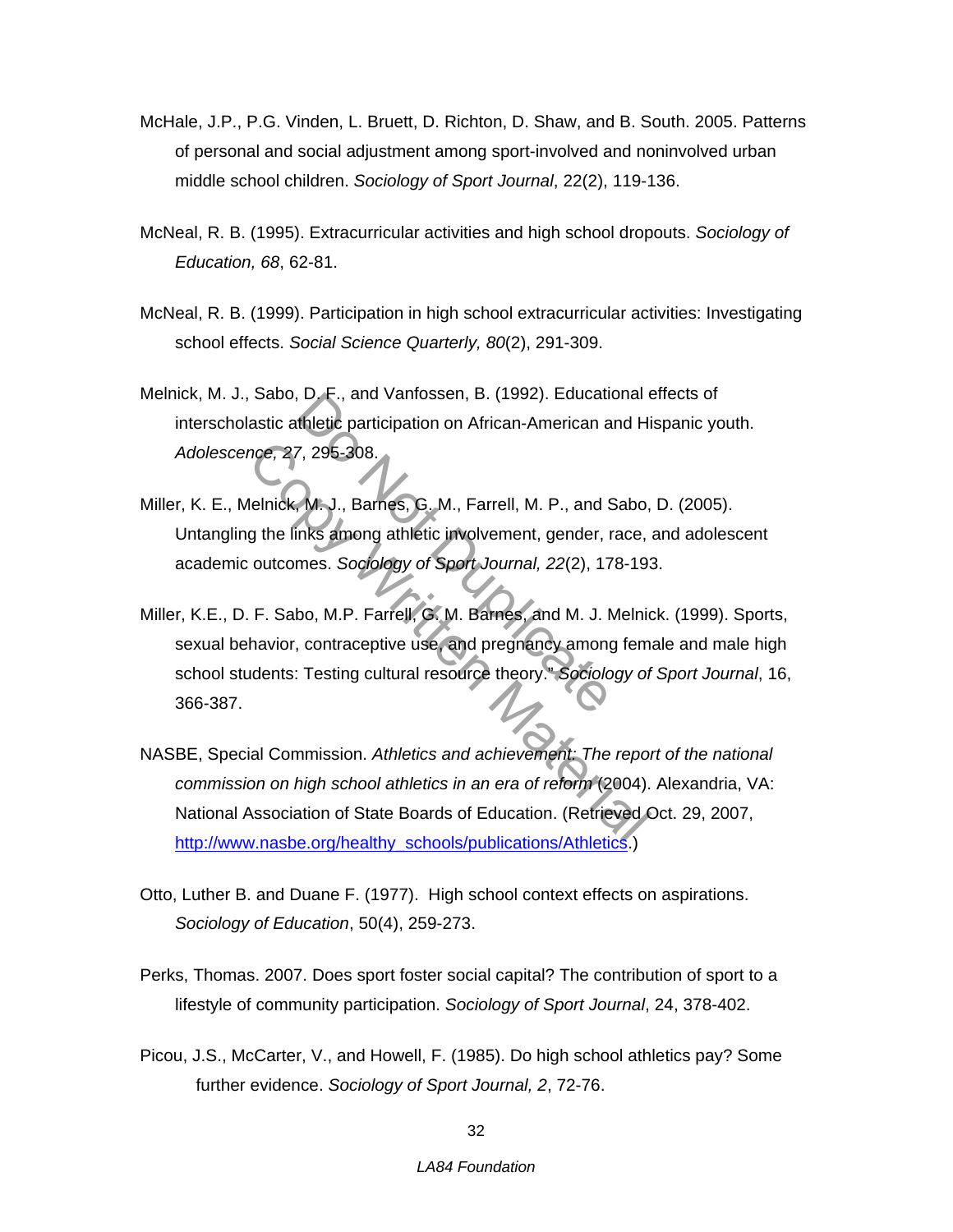- Purdy, Dean and Stephen F. Richard. (1983). Sport and juvenile delinquency: An examination and assessment of four major theories. *Journal of Sport Behavior, 6*, 179-193.
- Rehberg and Schafer. (1968). Sport participation and academic achievement. *American Journal of Sociology*, 73, 732-740.
- Ryan, T. D., and Sagas, M. (2006). Interrole conflict and turnover intent in the high school Teacher/Coach. *International Journal of Sport Management, 7*(4), 425-444.
- Sabo, D., Miller, K. E., Melnick, M. J., & Heywood, L. (2004). *Her life depends on it: Sport, physical activity and the health and well-being of American girls*. East Meadow, NY: Women's Sport Foundation.
- I., Wellick, M. J., & Heywood, L. (2004). Pactivity and the health and well-being of Article<br>Promen's Sport Foundation.<br>Domen's Sport Foundation.<br>The Note of Article Sport Journal, 10(1), 44-56.<br>Do Not Durnal, 10(1), 44-56 NY: Women's Sport Foundation.<br>
nick, M.J., & Vanfossen, B. E. (1993). High school att<br>
econdary educational and occupational mobility: A for<br>
cociology of Sport Journal, 10(1), 44-56.<br>
(1969). Participation in interscholas Sabo, D., Melnick, M. J., & Vanfossen, B. E. (1993). High school athletic participation and postsecondary educational and occupational mobility: A focus on race and gender. *Sociology of Sport Journal, 10*(1), 44-56.
- Schafer, W. E. (1969). Participation in interscholastic athletics and delinquency: A preliminary study. *Social Problems, 17*(1), 40-47.
- Sokol-Katz, J., Kelley, M. S., Basinger-Fleischman, L., & Braddock, J. H., II. (2006). Reexamining the relationship between interscholastic sport participation and delinquency: Type of sport matters. *Sociological Focus, 39*(3), 173-192.
- Spady, William. (1970). Lament for letterman: Effects of peer status and extramural activities on goals and attainment. *American Journal of Sociology*, 75, 680-702.
- Spreitzer, Elmer. (1994). Does participation in interscholastic athletics affect adult development? *Youth and Society*, 25, 368-387.
- Synder, E. E., & Spreitzer, E. (1992). Social psychological concomitants of adolescents' role identities as scholars and athletes: A longitudinal analysis. *Youth and Society, 23*(4), 507-522.